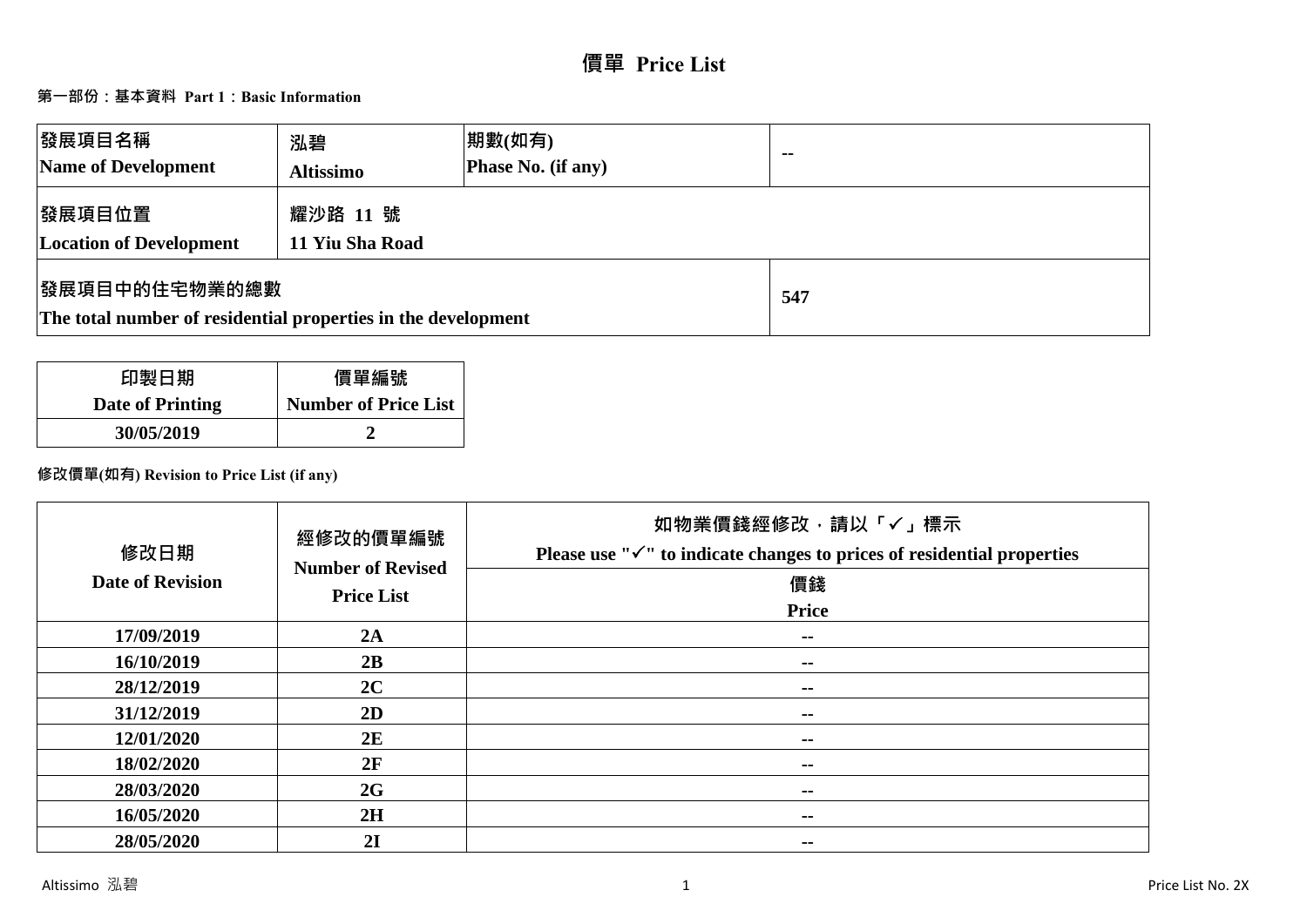| 27/06/2020 | 2J | $\sim$ $-$               |
|------------|----|--------------------------|
| 04/07/2020 | 2K | $\sim$ $-$               |
| 30/07/2020 | 2L | $\sim$ $-$               |
| 27/09/2020 | 2M | $\sim$ $-$               |
| 10/10/2020 | 2N | $\sim$ $-$               |
| 11/12/2020 | 20 | $\overline{\phantom{m}}$ |
| 10/01/2021 | 2P | $\sim$ $-$               |
| 22/01/2021 | 2Q | $\overline{\phantom{m}}$ |
| 03/05/2021 | 2R | $\sim$ $-$               |
| 28/06/2021 | 2S | $\sim$ $-$               |
| 29/06/2021 | 2T | $\sim$ $-$               |
| 21/07/2021 | 2U | $\sim$ $-$               |
| 30/07/2021 | 2V | $\sim$ $-$               |
| 01/09/2021 | 2W | $\overline{\phantom{m}}$ |
| 28/10/2021 | 2X | $\sim$ $\sim$            |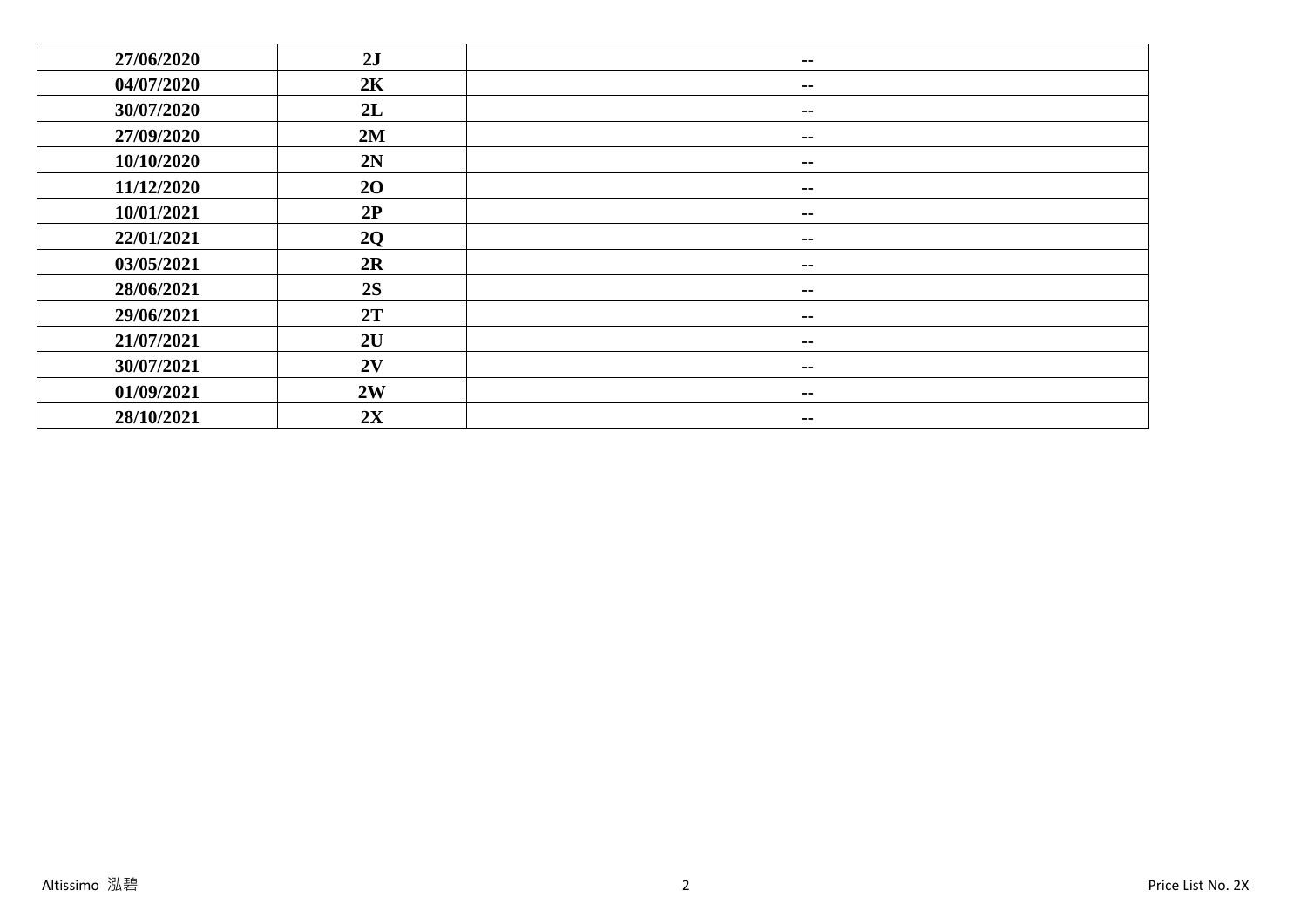## 第二部份:面積及售價資料 Part 2: Information on Area and Price

|                           | 物業的描述<br>Description of<br><b>Residential Property</b> |            | 實用面積<br>(包括露台,工作平台及陽台 如有)<br>平方米(平方呎)                                                                 | 售價(元)      | 實用面積<br>每平方米/呎售價<br>元·每平方米                                                     |                                            |                     |    |                          | 平方米(平方呎)<br>sq. metre (sq. ft.) | 其他指明項目的面積(不計算入實用面積)     |            | Area of other specified items (Not included in the Saleable Area) |               |            |
|---------------------------|--------------------------------------------------------|------------|-------------------------------------------------------------------------------------------------------|------------|--------------------------------------------------------------------------------|--------------------------------------------|---------------------|----|--------------------------|---------------------------------|-------------------------|------------|-------------------------------------------------------------------|---------------|------------|
| 大廈<br>名稱<br>Block<br>Name | 樓層<br>Floor                                            | 單位<br>Unit | Saleable Area<br>(including balcony, utility platform and<br>verandah, if any)<br>sq. metre (sq. ft.) | Price (\$) | (元·每平方呎)<br>Unit Rate of Saleable Area<br>\$ per sq. metre<br>$$$ per sq. ft.) | 空調機房<br>Air-<br>Conditioning<br>plant room | 窗台<br>Bay<br>window | 閣樓 | 平台<br>Cockloft Flat roof | 花園<br>Garden                    | 停車位<br>Parking<br>space | 天台<br>Roof | 梯屋<br>Stairhood                                                   | 前庭<br>Terrace | 庭院<br>Yard |
| T1                        |                                                        | D          | 48.293 (520)<br>露台 Balcony: 2.000 (22);<br>工作平台 Utility Platform: 1.500 (16)                          | 9,629,000  | 199, 387 (18,517)                                                              |                                            |                     |    |                          |                                 |                         |            |                                                                   |               |            |
| T1                        |                                                        | ${\bf E}$  | 46.810 (504)<br>露台 Balcony: 2.000 (22);<br>工作平台 Utility Platform: $0.000(0)$                          | 9,800,000  | 209,357 (19,444)                                                               |                                            |                     |    |                          |                                 |                         |            |                                                                   |               |            |
| T1                        | $\overline{2}$                                         | D          | 48.293 (520)<br>露台 Balcony: 2.000 (22);<br>工作平台 Utility Platform: 1.500 (16)                          | 9,648,000  | 199,781 (18,554)                                                               |                                            |                     |    |                          |                                 |                         |            |                                                                   |               |            |
| T1                        | 2                                                      | ${\bf E}$  | 46.810 (504)<br>露台 Balcony: 2.000 (22);<br>工作平台 Utility Platform: 0.000 (0)                           | 9,820,000  | 209,784 (19,484)                                                               |                                            |                     |    |                          |                                 |                         |            |                                                                   |               |            |
| T1                        | 3                                                      | D          | 48.293 (520)<br>露台 Balcony: 2.000 (22);<br>工作平台 Utility Platform: $1.500(16)$                         | 9,686,000  | 200,567 (18,627)                                                               |                                            |                     |    |                          |                                 |                         |            |                                                                   |               |            |
| T1                        | 3                                                      | Ε          | 46.810 (504)<br>露台 Balcony: 2.000 (22);<br>工作平台 Utility Platform: $0.000(0)$                          | 9,839,000  | 210,190 (19,522)                                                               |                                            |                     |    |                          |                                 |                         |            |                                                                   |               |            |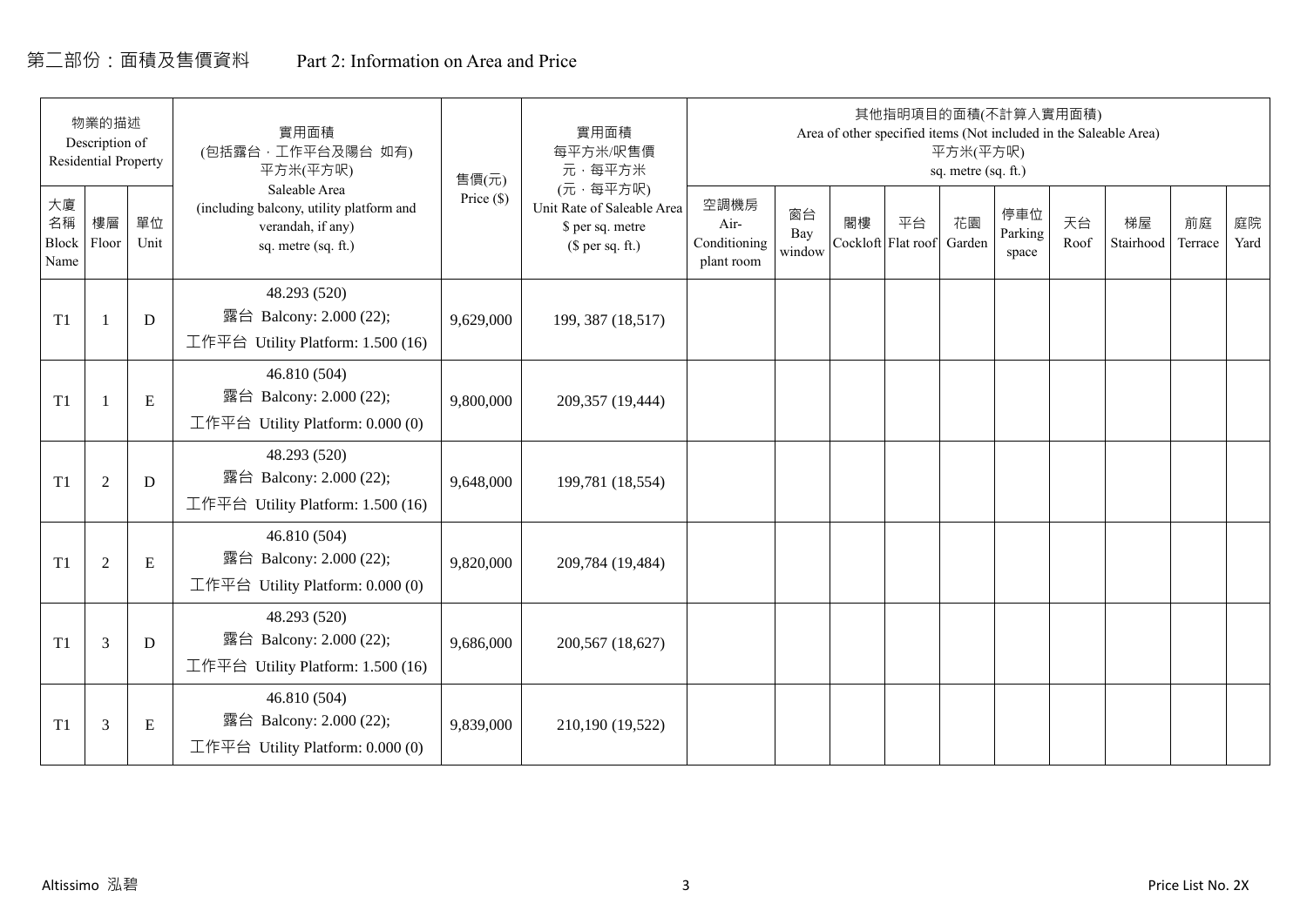|                                 | 物業的描述<br>Description of<br><b>Residential Property</b> |            | 實用面積<br>(包括露台,工作平台及陽台 如有)<br>平方米(平方呎)                                                                 | 售價(元)        | 實用面積<br>每平方米/呎售價<br>元·每平方米                                                     |                                            |                     |                          | 其他指明項目的面積(不計算入實用面積)<br>Area of other specified items (Not included in the Saleable Area) | 平方米(平方呎)<br>sq. metre (sq. ft.) |                         |            |                 |               |            |
|---------------------------------|--------------------------------------------------------|------------|-------------------------------------------------------------------------------------------------------|--------------|--------------------------------------------------------------------------------|--------------------------------------------|---------------------|--------------------------|------------------------------------------------------------------------------------------|---------------------------------|-------------------------|------------|-----------------|---------------|------------|
| 大廈<br>名稱<br>Block Floor<br>Name | 樓層                                                     | 單位<br>Unit | Saleable Area<br>(including balcony, utility platform and<br>verandah, if any)<br>sq. metre (sq. ft.) | Price $(\$)$ | (元·每平方呎)<br>Unit Rate of Saleable Area<br>\$ per sq. metre<br>$$$ per sq. ft.) | 空調機房<br>Air-<br>Conditioning<br>plant room | 窗台<br>Bay<br>window | 閣樓<br>Cockloft Flat roof | 平台                                                                                       | 花園<br>Garden                    | 停車位<br>Parking<br>space | 天台<br>Roof | 梯屋<br>Stairhood | 前庭<br>Terrace | 庭院<br>Yard |
| T1                              | 5                                                      | D          | 48.293 (520)<br>露台 Balcony: 2.000 (22);<br>工作平台 Utility Platform: 1.500 (16)                          | 9,763,000    | 202,162 (18,775)                                                               |                                            |                     |                          |                                                                                          |                                 |                         |            |                 |               |            |
| T1                              | 5                                                      | E          | 46.810 (504)<br>露台 Balcony: 2.000 (22);<br>工作平台 Utility Platform: 0.000 (0)                           | 9,858,000    | 210,596 (19,560)                                                               |                                            |                     |                          |                                                                                          |                                 |                         |            |                 |               |            |
| T1                              | 6                                                      | D          | 48.293 (520)<br>露台 Balcony: 2.000 (22);<br>工作平台 Utility Platform: 1.500 (16)                          | 9,821,000    | 203,363 (18,887)                                                               |                                            |                     |                          |                                                                                          |                                 |                         |            |                 |               |            |
| T1                              | 6                                                      | E          | 46.810 (504)<br>露台 Balcony: 2.000 (22);<br>工作平台 Utility Platform: 0.000 (0)                           | 9,898,000    | 211,451 (19,639)                                                               |                                            |                     |                          |                                                                                          |                                 |                         |            |                 |               |            |
| T1                              | $\overline{7}$                                         | D          | 48.293 (520)<br>露台 Balcony: 2.000 (22);<br>工作平台 Utility Platform: 1.500 (16)                          | 10,148,000   | 210,134 (19,515)                                                               |                                            |                     |                          |                                                                                          |                                 |                         |            |                 |               |            |
| T1                              | $\,8\,$                                                | D          | 48.293 (520)<br>露台 Balcony: 2.000 (22);<br>工作平台 Utility Platform: $1.500(16)$                         | 10,558,000   | 218,624 (20,304)                                                               |                                            |                     |                          |                                                                                          |                                 |                         |            |                 |               |            |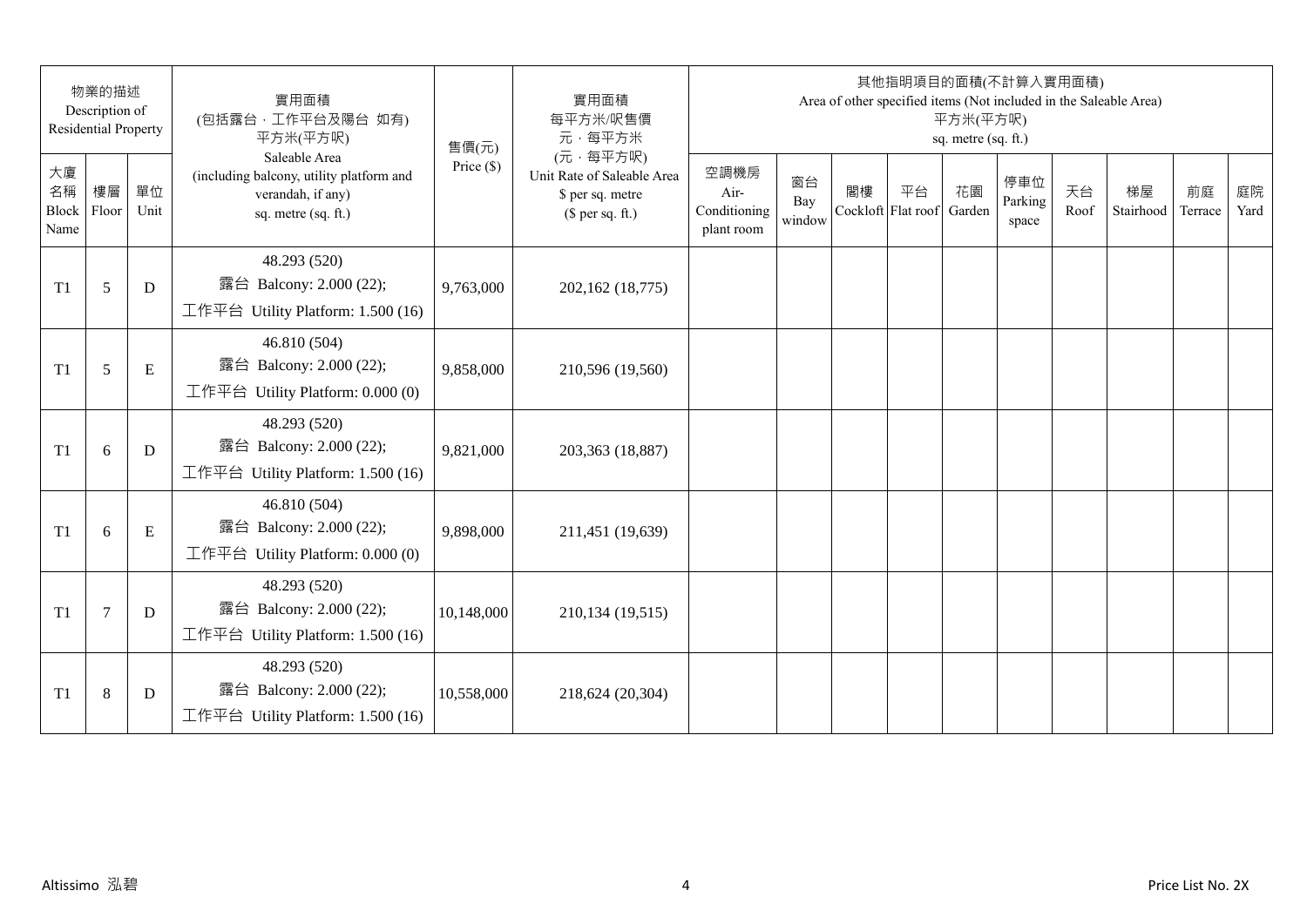|                           | 物業的描述<br>Description of<br><b>Residential Property</b> |             | 實用面積<br>(包括露台,工作平台及陽台 如有)<br>平方米(平方呎)                                                                 | 售價(元)        | 實用面積<br>每平方米/呎售價<br>元·每平方米                                                     |                                            |                     |    | 其他指明項目的面積(不計算入實用面積)      | 平方米(平方呎)<br>sq. metre (sq. ft.) |                         |            | Area of other specified items (Not included in the Saleable Area) |               |            |
|---------------------------|--------------------------------------------------------|-------------|-------------------------------------------------------------------------------------------------------|--------------|--------------------------------------------------------------------------------|--------------------------------------------|---------------------|----|--------------------------|---------------------------------|-------------------------|------------|-------------------------------------------------------------------|---------------|------------|
| 大廈<br>名稱<br>Block<br>Name | 樓層<br>Floor                                            | 單位<br>Unit  | Saleable Area<br>(including balcony, utility platform and<br>verandah, if any)<br>sq. metre (sq. ft.) | Price $(\$)$ | (元·每平方呎)<br>Unit Rate of Saleable Area<br>\$ per sq. metre<br>$$$ per sq. ft.) | 空調機房<br>Air-<br>Conditioning<br>plant room | 窗台<br>Bay<br>window | 閣樓 | 平台<br>Cockloft Flat roof | 花園<br>Garden                    | 停車位<br>Parking<br>space | 天台<br>Roof | 梯屋<br>Stairhood                                                   | 前庭<br>Terrace | 庭院<br>Yard |
| T <sub>1</sub>            | $8\,$                                                  | $\mathbf E$ | 46.810 (504)<br>露台 Balcony: 2.000 (22);<br>工作平台 Utility Platform: 0.000 (0)                           | 10,641,000   | 227,323 (21,113)                                                               |                                            |                     |    |                          |                                 |                         |            |                                                                   |               |            |
| T <sub>1</sub>            | 9                                                      | D           | 48.293 (520)<br>露台 Balcony: 2.000 (22);<br>工作平台 Utility Platform: 1.500 (16)                          | 10,558,000   | 218,624 (20,304)                                                               |                                            |                     |    |                          |                                 |                         |            |                                                                   |               |            |
| T <sub>1</sub>            | 10                                                     | D           | 48.293 (520)<br>露台 Balcony: 2.000 (22);<br>工作平台 Utility Platform: 1.500 (16)                          | 10,658,000   | 220,695 (20,496)                                                               |                                            |                     |    |                          |                                 |                         |            |                                                                   |               |            |
| T <sub>1</sub>            | 11                                                     | D           | 48.293 (520)<br>露台 Balcony: 2.000 (22);<br>工作平台 Utility Platform: 1.500 (16)                          | 10,708,000   | 221,730 (20,592)                                                               |                                            |                     |    |                          |                                 |                         |            |                                                                   |               |            |
| T <sub>1</sub>            | 12                                                     | D           | 48.293 (520)<br>露台 Balcony: 2.000 (22);<br>工作平台 Utility Platform: 1.500 (16)                          | 10,968,000   | 227,114 (21,092)                                                               |                                            |                     |    |                          |                                 |                         |            |                                                                   |               |            |
| T1                        | 15                                                     | D           | 48.293 (520)<br>露台 Balcony: 2.000 (22);<br>工作平台 Utility Platform: 1.500 (16)                          | 11,172,000   | 231,338 (21,485)                                                               |                                            |                     |    |                          |                                 |                         |            |                                                                   |               |            |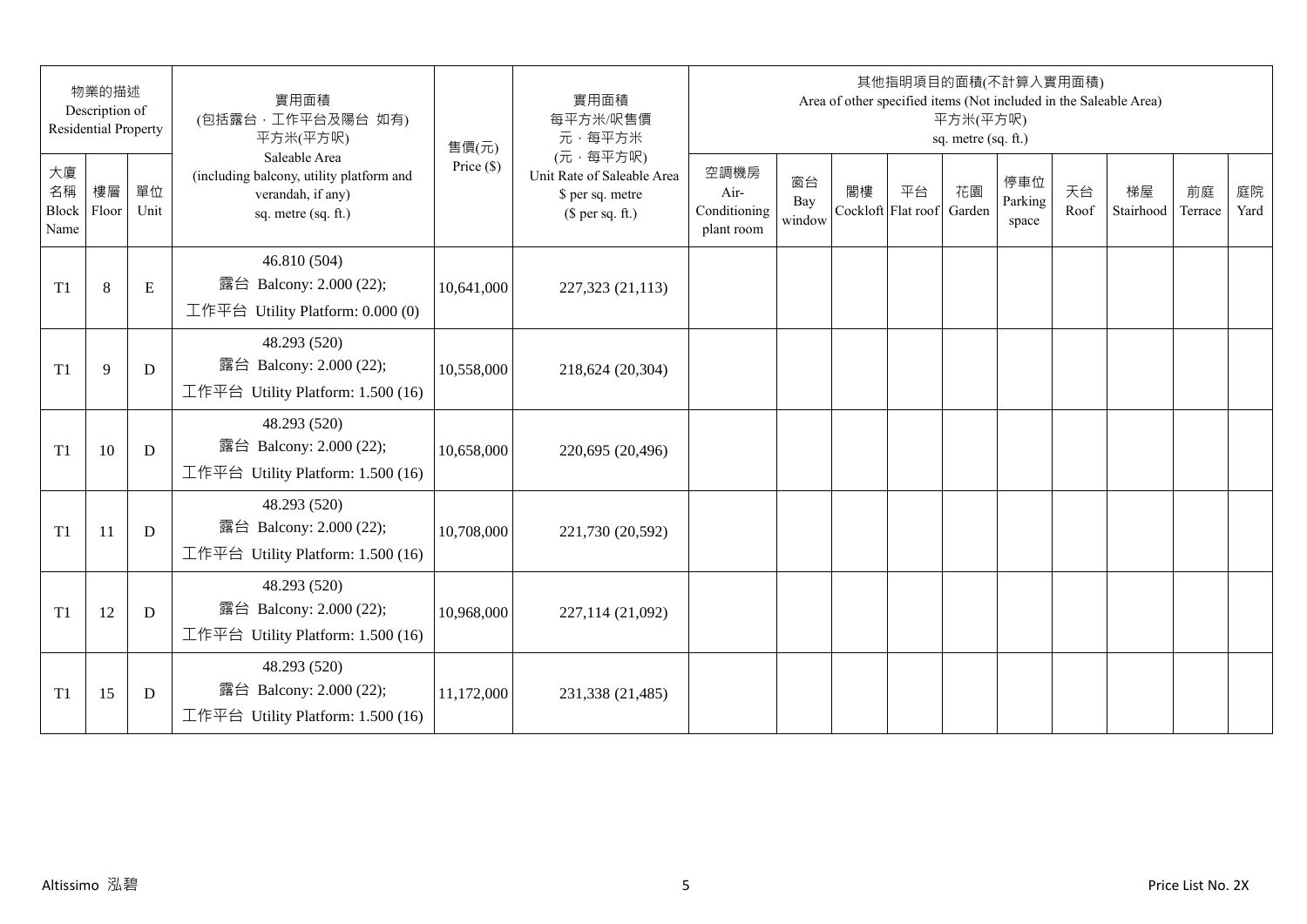|                           | 物業的描述<br>Description of<br><b>Residential Property</b> |              | 實用面積<br>(包括露台,工作平台及陽台 如有)<br>平方米(平方呎)                                                                 | 售價(元)        | 實用面積<br>每平方米/呎售價<br>元·每平方米                                                     |                                            |                     |    | 其他指明項目的面積(不計算入實用面積)<br>Area of other specified items (Not included in the Saleable Area) | 平方米(平方呎)<br>sq. metre (sq. ft.) |                         |            |                 |               |            |
|---------------------------|--------------------------------------------------------|--------------|-------------------------------------------------------------------------------------------------------|--------------|--------------------------------------------------------------------------------|--------------------------------------------|---------------------|----|------------------------------------------------------------------------------------------|---------------------------------|-------------------------|------------|-----------------|---------------|------------|
| 大廈<br>名稱<br>Block<br>Name | 樓層<br>Floor                                            | 單位<br>Unit   | Saleable Area<br>(including balcony, utility platform and<br>verandah, if any)<br>sq. metre (sq. ft.) | Price $(\$)$ | (元·每平方呎)<br>Unit Rate of Saleable Area<br>\$ per sq. metre<br>(\$ per sq. ft.) | 空調機房<br>Air-<br>Conditioning<br>plant room | 窗台<br>Bay<br>window | 閣樓 | 平台<br>Cockloft Flat roof                                                                 | 花園<br>Garden                    | 停車位<br>Parking<br>space | 天台<br>Roof | 梯屋<br>Stairhood | 前庭<br>Terrace | 庭院<br>Yard |
| T <sub>2</sub>            | -1                                                     | $\mathbf{F}$ | 47.519 (511)<br>露台 Balcony: 2.000 (22);<br>工作平台 Utility Platform: 0.000 (0)                           | 9,348,000    | 196,721 (18,294)                                                               |                                            |                     |    |                                                                                          |                                 |                         |            |                 |               |            |
| T <sub>3</sub>            | $\overline{1}$                                         | B            | 46.276 (498)<br>露台 Balcony: 2.000 (22);<br>工作平台 Utility Platform: 1.500 (16)                          | 9,249,000    | 199,866 (18,572)                                                               |                                            |                     |    |                                                                                          |                                 |                         |            |                 |               |            |
| T <sub>3</sub>            | $\mathbf{1}$                                           | D            | 48.811 (525)<br>露台 Balcony: 2.000 (22);<br>工作平台 Utility Platform: 1.500 (16)                          | 9,321,000    | 190,961 (17,754)                                                               |                                            |                     |    | 4.609<br>(50)                                                                            |                                 |                         |            |                 |               |            |
| T <sub>3</sub>            |                                                        | G            | 28.733 (309)<br>露台 Balcony: 2.000 (22);<br>工作平台 Utility Platform: 0.000 (0)                           | 6,685,000    | 232,659 (21,634)                                                               |                                            |                     |    |                                                                                          |                                 |                         |            |                 |               |            |
| T <sub>3</sub>            | $\mathbf{1}$                                           | J            | 45.158 (486)<br>露台 Balcony: 2.000 (22);<br>工作平台 Utility Platform: 1.500 (16)                          | 8,855,000    | 196,089 (18,220)                                                               |                                            |                     |    |                                                                                          |                                 |                         |            |                 |               |            |
| T <sub>3</sub>            | $\overline{1}$                                         | K            | 48.074 (517)<br>露台 Balcony: 2.000 (22);<br>工作平台 Utility Platform: $1.500(16)$                         | 9,023,000    | 187,690 (17,453)                                                               |                                            |                     |    |                                                                                          |                                 |                         |            |                 |               |            |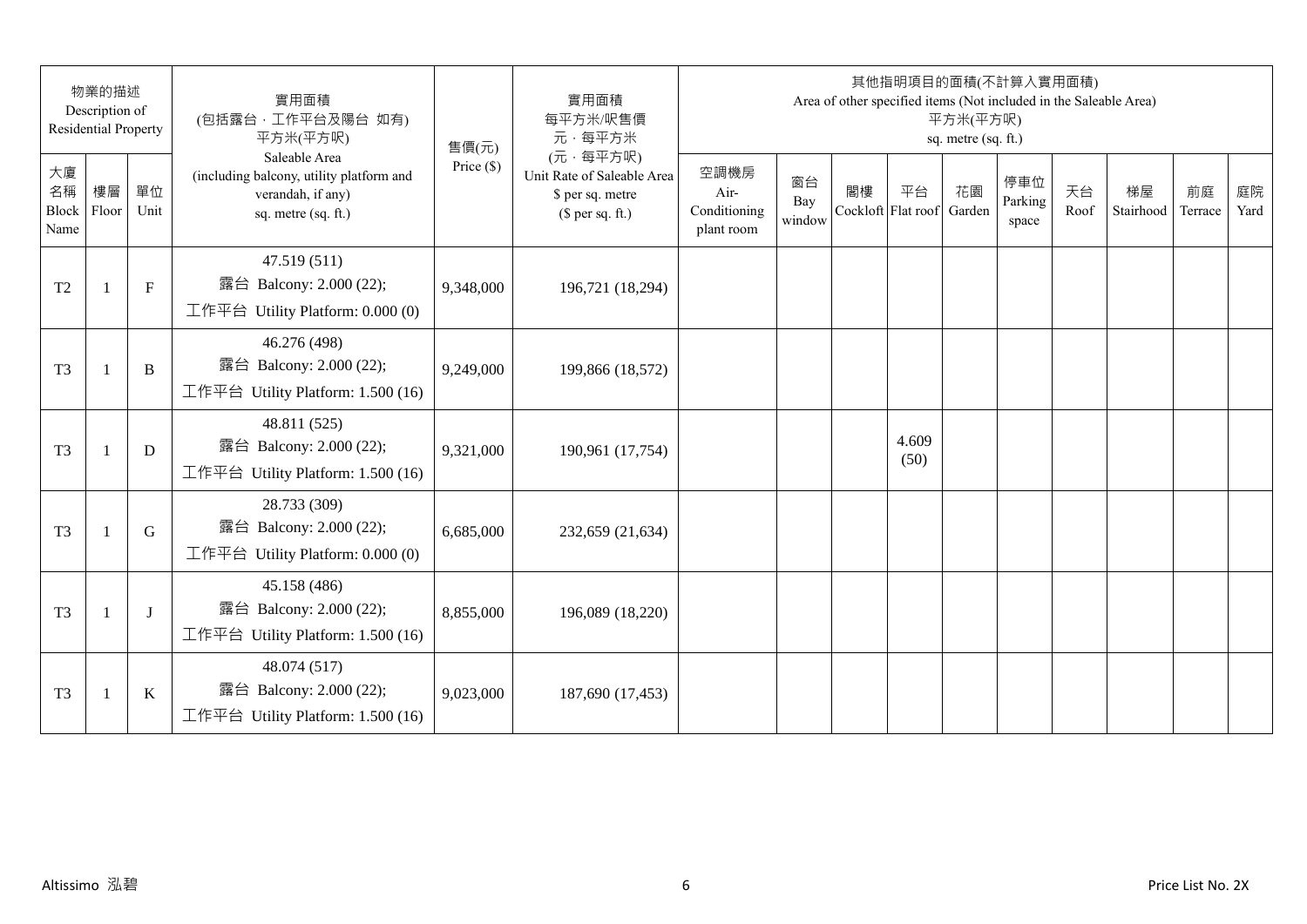|                                 | 物業的描述<br>Description of<br><b>Residential Property</b> |            | 實用面積<br>(包括露台,工作平台及陽台 如有)<br>平方米(平方呎)                                                                 | 售價(元)        | 實用面積<br>每平方米/呎售價<br>元·每平方米                                                     |                                            |                     |    | 其他指明項目的面積(不計算入實用面積)<br>Area of other specified items (Not included in the Saleable Area) | 平方米(平方呎)<br>sq. metre (sq. ft.) |                         |            |                 |               |            |
|---------------------------------|--------------------------------------------------------|------------|-------------------------------------------------------------------------------------------------------|--------------|--------------------------------------------------------------------------------|--------------------------------------------|---------------------|----|------------------------------------------------------------------------------------------|---------------------------------|-------------------------|------------|-----------------|---------------|------------|
| 大廈<br>名稱<br>Block Floor<br>Name | 樓層                                                     | 單位<br>Unit | Saleable Area<br>(including balcony, utility platform and<br>verandah, if any)<br>sq. metre (sq. ft.) | Price $(\$)$ | (元·每平方呎)<br>Unit Rate of Saleable Area<br>\$ per sq. metre<br>$$$ per sq. ft.) | 空調機房<br>Air-<br>Conditioning<br>plant room | 窗台<br>Bay<br>window | 閣樓 | 平台<br>Cockloft Flat roof                                                                 | 花園<br>Garden                    | 停車位<br>Parking<br>space | 天台<br>Roof | 梯屋<br>Stairhood | 前庭<br>Terrace | 庭院<br>Yard |
| T <sub>3</sub>                  | $\overline{2}$                                         | B          | 46.276 (498)<br>露台 Balcony: 2.000 (22);<br>工作平台 Utility Platform: 1.500 (16)                          | 9,269,000    | 200,298 (18,612)                                                               |                                            |                     |    |                                                                                          |                                 |                         |            |                 |               |            |
| T <sub>3</sub>                  | $\mathfrak{2}$                                         | D          | 48.811 (525)<br>露台 Balcony: 2.000 (22);<br>工作平台 Utility Platform: 1.500 (16)                          | 9,387,000    | 192,313 (17,880)                                                               |                                            |                     |    |                                                                                          |                                 |                         |            |                 |               |            |
| T <sub>3</sub>                  | $\mathfrak{2}$                                         | G          | 28.733 (309)<br>露台 Balcony: 2.000 (22);<br>工作平台 Utility Platform: 0.000 (0)                           | 6,696,000    | 233,042 (21,670)                                                               |                                            |                     |    |                                                                                          |                                 |                         |            |                 |               |            |
| T <sub>3</sub>                  | $\overline{2}$                                         | $\bf{J}$   | 45.158 (486)<br>露台 Balcony: 2.000 (22);<br>工作平台 Utility Platform: 1.500 (16)                          | 8,874,000    | 196,510 (18,259)                                                               |                                            |                     |    |                                                                                          |                                 |                         |            |                 |               |            |
| T <sub>3</sub>                  | 3                                                      | B          | 46.276 (498)<br>露台 Balcony: 2.000 (22);<br>工作平台 Utility Platform: 1.500 (16)                          | 9,286,000    | 200,666 (18,647)                                                               |                                            |                     |    |                                                                                          |                                 |                         |            |                 |               |            |
| T <sub>3</sub>                  | 3                                                      | D          | 48.811 (525)<br>露台 Balcony: 2.000 (22);<br>工作平台 Utility Platform: 1.500 (16)                          | 9,404,000    | 192,661 (17,912)                                                               |                                            |                     |    |                                                                                          |                                 |                         |            |                 |               |            |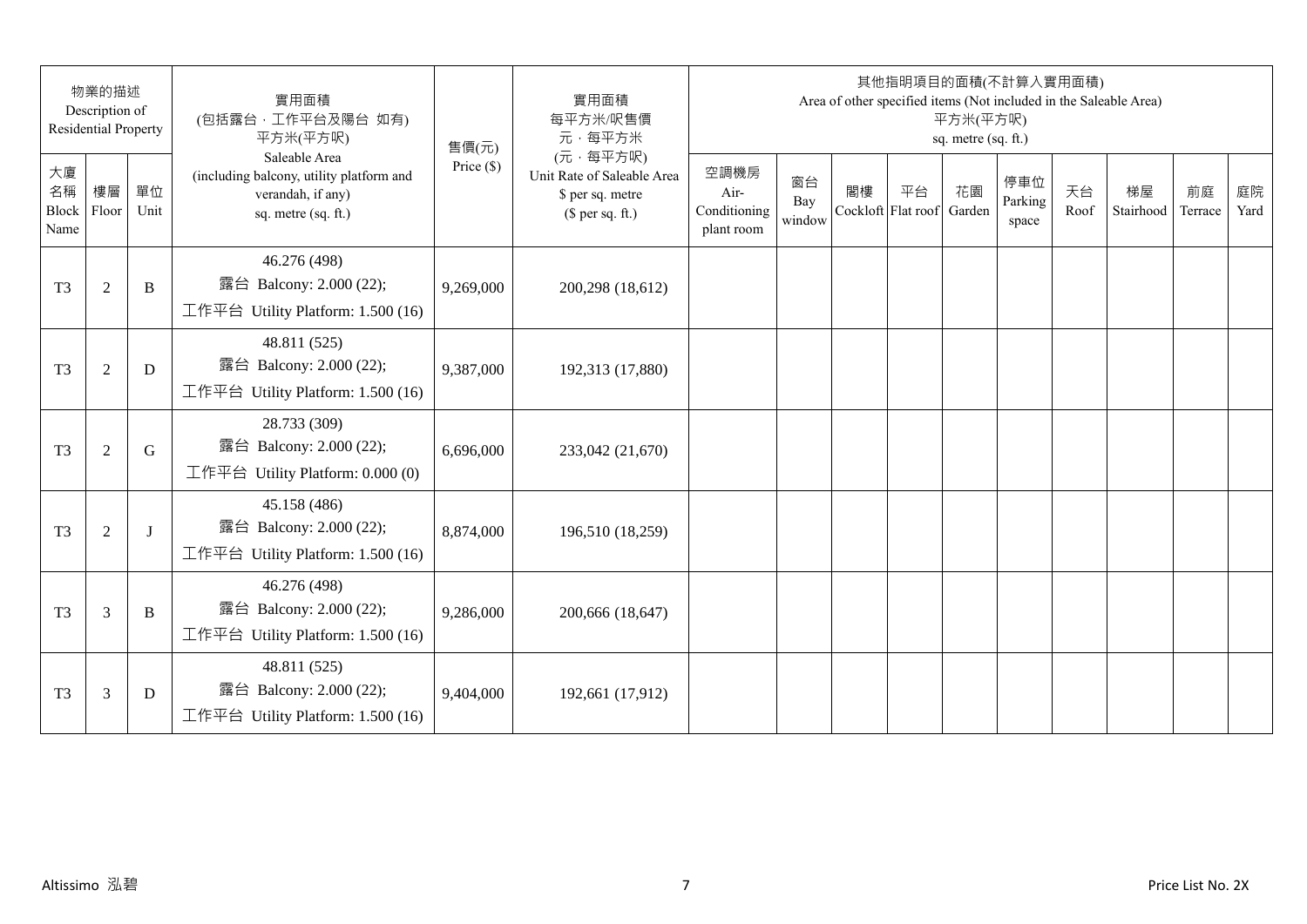|                                 | 物業的描述<br>Description of<br><b>Residential Property</b> |            | 實用面積<br>(包括露台,工作平台及陽台 如有)<br>平方米(平方呎)                                                                 | 售價(元)        | 實用面積<br>每平方米/呎售價<br>元·每平方米                                                     |                                            |                     |                          | 其他指明項目的面積(不計算入實用面積)<br>Area of other specified items (Not included in the Saleable Area) | 平方米(平方呎)<br>sq. metre (sq. ft.) |                         |            |                 |               |            |
|---------------------------------|--------------------------------------------------------|------------|-------------------------------------------------------------------------------------------------------|--------------|--------------------------------------------------------------------------------|--------------------------------------------|---------------------|--------------------------|------------------------------------------------------------------------------------------|---------------------------------|-------------------------|------------|-----------------|---------------|------------|
| 大廈<br>名稱<br>Block Floor<br>Name | 樓層                                                     | 單位<br>Unit | Saleable Area<br>(including balcony, utility platform and<br>verandah, if any)<br>sq. metre (sq. ft.) | Price $(\$)$ | (元·每平方呎)<br>Unit Rate of Saleable Area<br>\$ per sq. metre<br>$$$ per sq. ft.) | 空調機房<br>Air-<br>Conditioning<br>plant room | 窗台<br>Bay<br>window | 閣樓<br>Cockloft Flat roof | 平台                                                                                       | 花園<br>Garden                    | 停車位<br>Parking<br>space | 天台<br>Roof | 梯屋<br>Stairhood | 前庭<br>Terrace | 庭院<br>Yard |
| T <sub>3</sub>                  | 3                                                      | G          | 28.733 (309)<br>露台 Balcony: 2.000 (22);<br>工作平台 Utility Platform: 0.000 (0)                           | 6,708,000    | 233,460 (21,709)                                                               |                                            |                     |                          |                                                                                          |                                 |                         |            |                 |               |            |
| T <sub>3</sub>                  | 3                                                      | J          | 45.158 (486)<br>露台 Balcony: 2.000 (22);<br>工作平台 Utility Platform: 1.500 (16)                          | 8,893,000    | 196,931 (18,298)                                                               |                                            |                     |                          |                                                                                          |                                 |                         |            |                 |               |            |
| T <sub>3</sub>                  | 5                                                      | D          | 48.811 (525)<br>露台 Balcony: 2.000 (22);<br>工作平台 Utility Platform: 1.500 (16)                          | 9,539,000    | 195,427 (18,170)                                                               |                                            |                     |                          |                                                                                          |                                 |                         |            |                 |               |            |
| T <sub>3</sub>                  | 5                                                      | G          | 28.733 (309)<br>露台 Balcony: 2.000 (22);<br>工作平台 Utility Platform: 0.000 (0)                           | 6,720,000    | 233,877 (21,748)                                                               |                                            |                     |                          |                                                                                          |                                 |                         |            |                 |               |            |
| T <sub>3</sub>                  | 5                                                      | J          | 45.158 (486)<br>露台 Balcony: 2.000 (22);<br>工作平台 Utility Platform: 1.500 (16)                          | 8,908,000    | 197,263 (18,329)                                                               |                                            |                     |                          |                                                                                          |                                 |                         |            |                 |               |            |
| T <sub>3</sub>                  | $6\,$                                                  | D          | 48.811 (525)<br>露台 Balcony: 2.000 (22);<br>工作平台 Utility Platform: $1.500(16)$                         | 9,673,000    | 198,173 (18,425)                                                               |                                            |                     |                          |                                                                                          |                                 |                         |            |                 |               |            |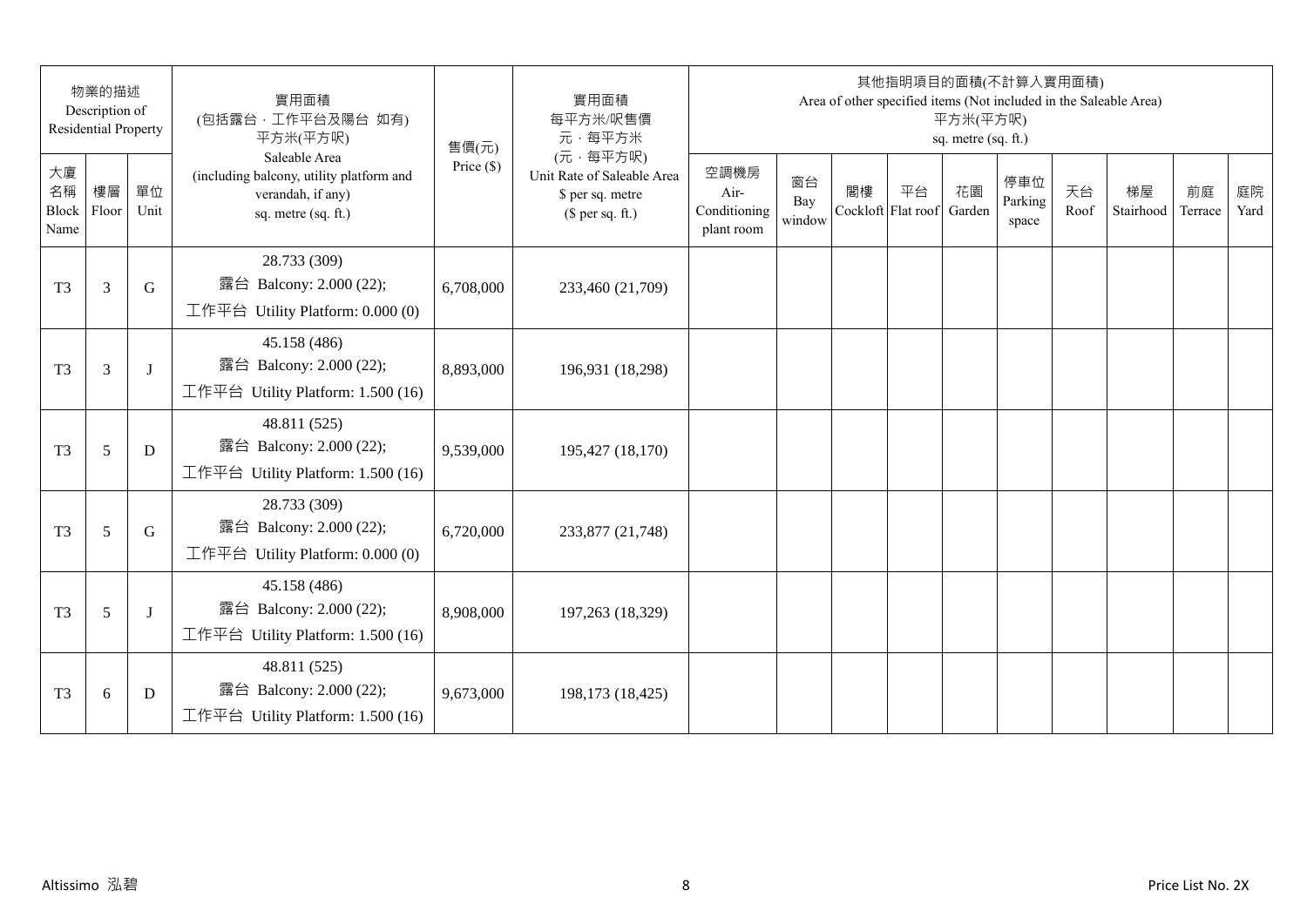|                                 | 物業的描述<br>Description of<br><b>Residential Property</b> |            | 實用面積<br>(包括露台, 工作平台及陽台 如有)<br>平方米(平方呎)                                                                | 售價(元)        | 實用面積<br>每平方米/呎售價<br>元·每平方米                                                     |                                            |                     |                          | 其他指明項目的面積(不計算入實用面積) | 平方米(平方呎)<br>sq. metre (sq. ft.) |                         |            | Area of other specified items (Not included in the Saleable Area) |               |            |
|---------------------------------|--------------------------------------------------------|------------|-------------------------------------------------------------------------------------------------------|--------------|--------------------------------------------------------------------------------|--------------------------------------------|---------------------|--------------------------|---------------------|---------------------------------|-------------------------|------------|-------------------------------------------------------------------|---------------|------------|
| 大廈<br>名稱<br>Block Floor<br>Name | 樓層                                                     | 單位<br>Unit | Saleable Area<br>(including balcony, utility platform and<br>verandah, if any)<br>sq. metre (sq. ft.) | Price $(\$)$ | (元·每平方呎)<br>Unit Rate of Saleable Area<br>\$ per sq. metre<br>$$$ per sq. ft.) | 空調機房<br>Air-<br>Conditioning<br>plant room | 窗台<br>Bay<br>window | 閣樓<br>Cockloft Flat roof | 平台                  | 花園<br>Garden                    | 停車位<br>Parking<br>space | 天台<br>Roof | 梯屋<br>Stairhood                                                   | 前庭<br>Terrace | 庭院<br>Yard |
| T <sub>3</sub>                  | 6                                                      | G          | 28.733 (309)<br>露台 Balcony: 2.000 (22);<br>工作平台 Utility Platform: 0.000 (0)                           | 6,810,000    | 237,010 (22,039)                                                               |                                            |                     |                          |                     |                                 |                         |            |                                                                   |               |            |
| T <sub>3</sub>                  | 6                                                      | $\bf{J}$   | 45.158 (486)<br>露台 Balcony: 2.000 (22);<br>工作平台 Utility Platform: 1.500 (16)                          | 8,946,000    | 198, 104 (18, 407)                                                             |                                            |                     |                          |                     |                                 |                         |            |                                                                   |               |            |
| T <sub>3</sub>                  | $\tau$                                                 | D          | 48.811 (525)<br>露台 Balcony: 2.000 (22);<br>工作平台 Utility Platform: 1.500 (16)                          | 9,700,000    | 198,726 (18,476)                                                               |                                            |                     |                          |                     |                                 |                         |            |                                                                   |               |            |
| T <sub>3</sub>                  | $\overline{7}$                                         | G          | 28.733 (309)<br>露台 Balcony: 2.000 (22);<br>工作平台 Utility Platform: 0.000 (0)                           | 6,818,000    | 237,288 (22,065)                                                               |                                            |                     |                          |                     |                                 |                         |            |                                                                   |               |            |
| T <sub>3</sub>                  | 7                                                      | J          | 45.158 (486)<br>露台 Balcony: 2.000 (22);<br>工作平台 Utility Platform: 1.500 (16)                          | 9,065,000    | 200,740 (18,652)                                                               |                                            |                     |                          |                     |                                 |                         |            |                                                                   |               |            |
| T <sub>3</sub>                  | $\,8\,$                                                | G          | 28.733 (309)<br>露台 Balcony: 2.000 (22);<br>工作平台 Utility Platform: 0.000 (0)                           | 7,335,000    | 255,281 (23,738)                                                               |                                            |                     |                          |                     |                                 |                         |            |                                                                   |               |            |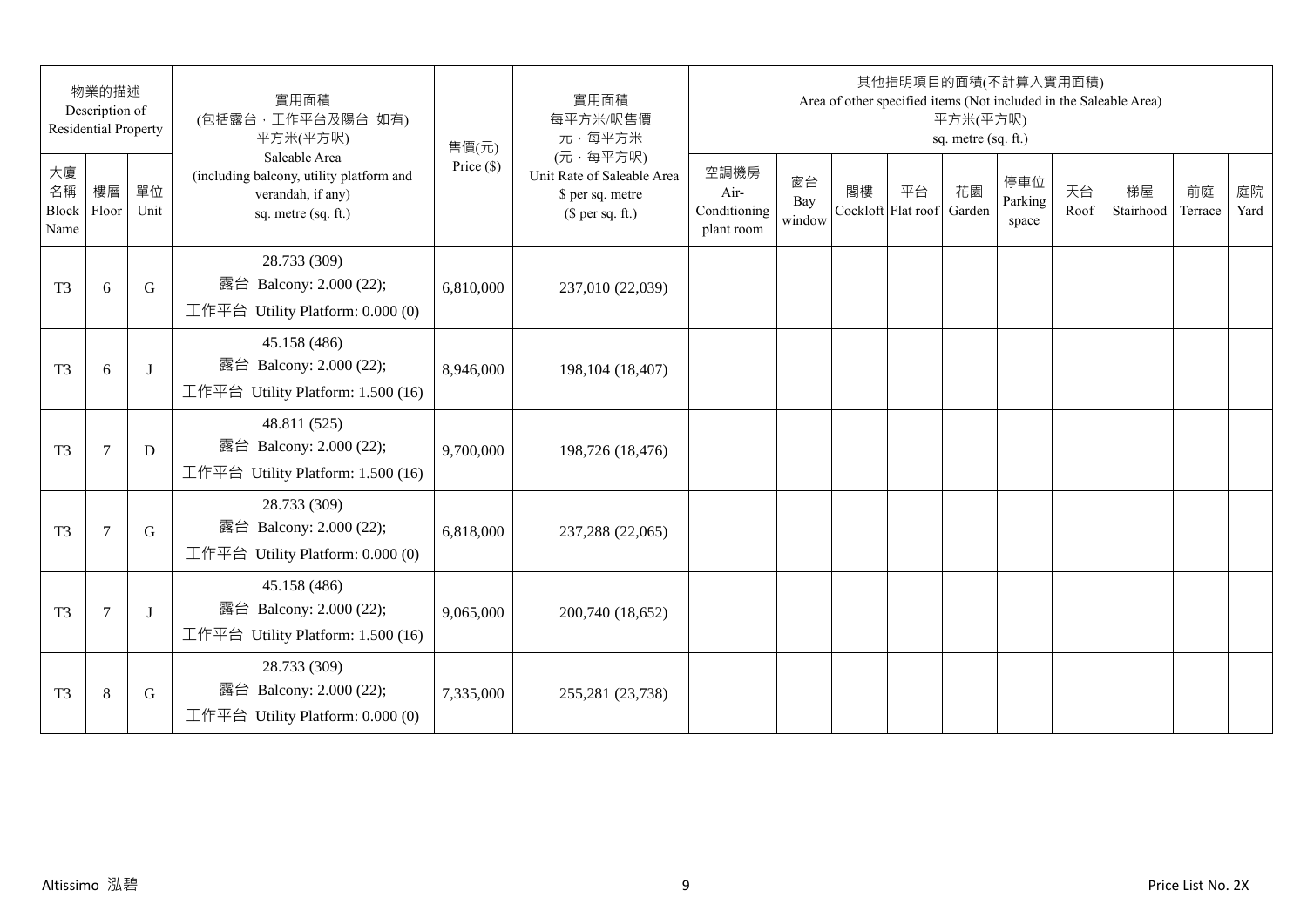|                                 | 物業的描述<br>Description of<br><b>Residential Property</b> |            | 實用面積<br>(包括露台,工作平台及陽台 如有)<br>平方米(平方呎)                                                                 | 售價(元)        | 實用面積<br>每平方米/呎售價<br>元·每平方米                                                     |                                            |                     |    | 其他指明項目的面積(不計算入實用面積)<br>Area of other specified items (Not included in the Saleable Area) | 平方米(平方呎)<br>sq. metre (sq. ft.) |                         |            |                 |               |            |
|---------------------------------|--------------------------------------------------------|------------|-------------------------------------------------------------------------------------------------------|--------------|--------------------------------------------------------------------------------|--------------------------------------------|---------------------|----|------------------------------------------------------------------------------------------|---------------------------------|-------------------------|------------|-----------------|---------------|------------|
| 大廈<br>名稱<br>Block Floor<br>Name | 樓層                                                     | 單位<br>Unit | Saleable Area<br>(including balcony, utility platform and<br>verandah, if any)<br>sq. metre (sq. ft.) | Price $(\$)$ | (元·每平方呎)<br>Unit Rate of Saleable Area<br>\$ per sq. metre<br>$$$ per sq. ft.) | 空調機房<br>Air-<br>Conditioning<br>plant room | 窗台<br>Bay<br>window | 閣樓 | 平台<br>Cockloft Flat roof                                                                 | 花園<br>Garden                    | 停車位<br>Parking<br>space | 天台<br>Roof | 梯屋<br>Stairhood | 前庭<br>Terrace | 庭院<br>Yard |
| T <sub>3</sub>                  | $\,8\,$                                                | H          | 44.867 (483)<br>露台 Balcony: 2.000 (22);<br>工作平台 Utility Platform: 1.500 (16)                          | 9,731,000    | 216,885 (20,147)                                                               |                                            |                     |    |                                                                                          |                                 |                         |            |                 |               |            |
| T <sub>3</sub>                  | $\,8\,$                                                | J          | 45.158 (486)<br>露台 Balcony: 2.000 (22);<br>工作平台 Utility Platform: 1.500 (16)                          | 9,199,000    | 203,707 (18,928)                                                               |                                            |                     |    |                                                                                          |                                 |                         |            |                 |               |            |
| T <sub>3</sub>                  | 9                                                      | G          | 28.733 (309)<br>露台 Balcony: 2.000 (22);<br>工作平台 Utility Platform: 0.000 (0)                           | 7,335,000    | 255,281 (23,738)                                                               |                                            |                     |    |                                                                                          |                                 |                         |            |                 |               |            |
| T <sub>3</sub>                  | 9                                                      | $\bf{J}$   | 45.158 (486)<br>露台 Balcony: 2.000 (22);<br>工作平台 Utility Platform: 1.500 (16)                          | 9,199,000    | 203,707 (18,928)                                                               |                                            |                     |    |                                                                                          |                                 |                         |            |                 |               |            |
| T <sub>3</sub>                  | 10                                                     | G          | 28.733 (309)<br>露台 Balcony: 2.000 (22);<br>工作平台 Utility Platform: 0.000 (0)                           | 7,413,000    | 257,996 (23,990)                                                               |                                            |                     |    |                                                                                          |                                 |                         |            |                 |               |            |
| T <sub>3</sub>                  | 10                                                     | J          | 45.158 (486)<br>露台 Balcony: 2.000 (22);<br>工作平台 Utility Platform: $1.500(16)$                         | 9,288,000    | 205,678 (19,111)                                                               |                                            |                     |    |                                                                                          |                                 |                         |            |                 |               |            |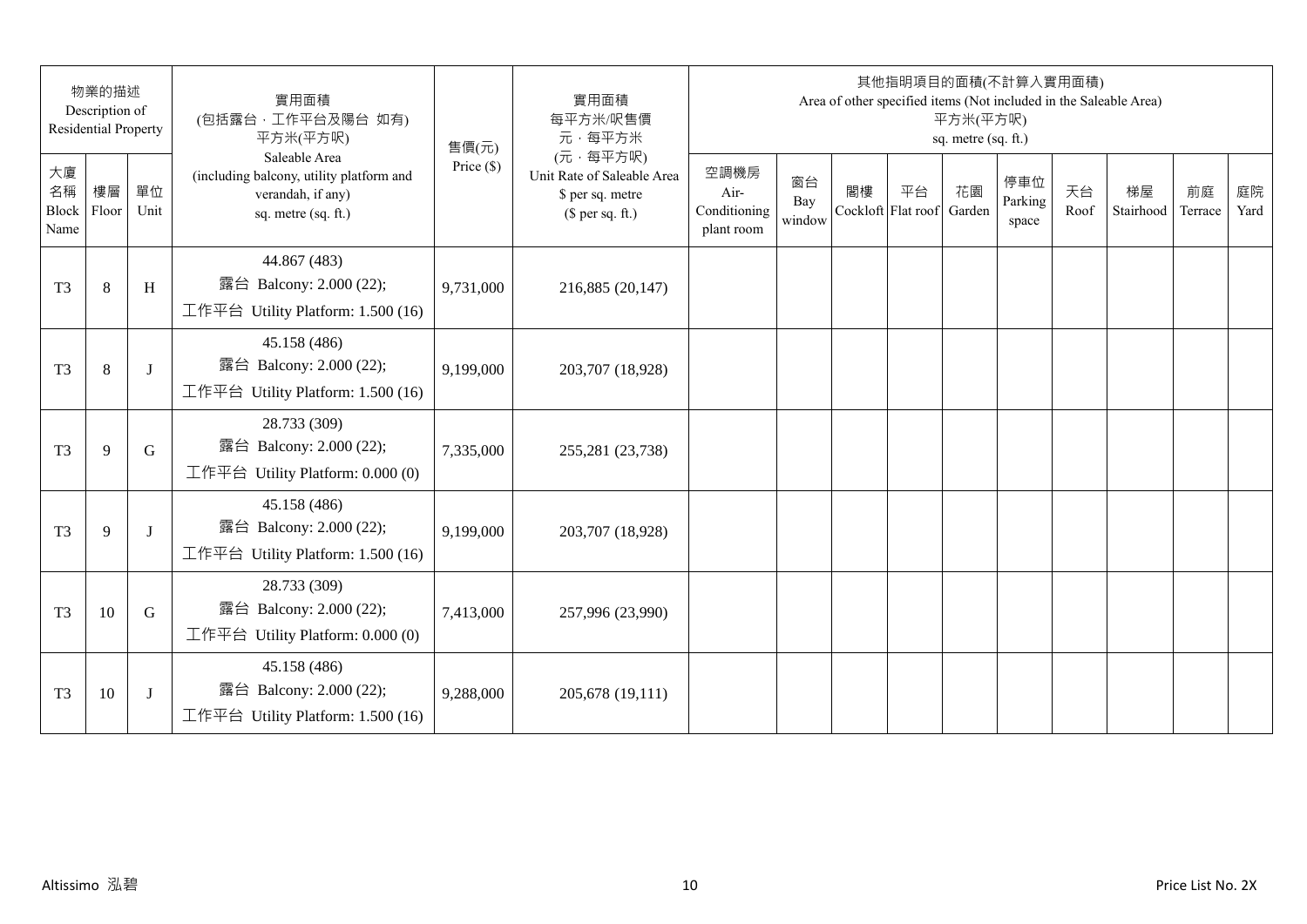| 物業的描述<br>Description of<br><b>Residential Property</b> |    |            | 實用面積<br>(包括露台,工作平台及陽台 如有)<br>平方米(平方呎)                                                                 | 售價(元)        | 實用面積<br>每平方米/呎售價<br>元·每平方米                                                     | 其他指明項目的面積(不計算入實用面積)<br>Area of other specified items (Not included in the Saleable Area)<br>平方米(平方呎)<br>sq. metre (sq. ft.) |                     |    |                          |              |                         |            |                 |               |            |
|--------------------------------------------------------|----|------------|-------------------------------------------------------------------------------------------------------|--------------|--------------------------------------------------------------------------------|-----------------------------------------------------------------------------------------------------------------------------|---------------------|----|--------------------------|--------------|-------------------------|------------|-----------------|---------------|------------|
| 大廈<br>名稱<br>Block Floor<br>Name                        | 樓層 | 單位<br>Unit | Saleable Area<br>(including balcony, utility platform and<br>verandah, if any)<br>sq. metre (sq. ft.) | Price $(\$)$ | (元·每平方呎)<br>Unit Rate of Saleable Area<br>\$ per sq. metre<br>$$$ per sq. ft.) | 空調機房<br>Air-<br>Conditioning<br>plant room                                                                                  | 窗台<br>Bay<br>window | 閣樓 | 平台<br>Cockloft Flat roof | 花園<br>Garden | 停車位<br>Parking<br>space | 天台<br>Roof | 梯屋<br>Stairhood | 前庭<br>Terrace | 庭院<br>Yard |
| T <sub>3</sub>                                         | 11 | G          | 28.733 (309)<br>露台 Balcony: 2.000 (22);<br>工作平台 Utility Platform: 0.000 (0)                           | 7,507,000    | 261,268 (24,294)                                                               |                                                                                                                             |                     |    |                          |              |                         |            |                 |               |            |
| T <sub>3</sub>                                         | 11 | J          | 45.158 (486)<br>露台 Balcony: 2.000 (22);<br>工作平台 Utility Platform: 1.500 (16)                          | 9,422,000    | 208,645 (19,387)                                                               |                                                                                                                             |                     |    |                          |              |                         |            |                 |               |            |
| T <sub>3</sub>                                         | 12 | G          | 28.733 (309)<br>露台 Balcony: 2.000 (22);<br>工作平台 Utility Platform: 0.000 (0)                           | 7,611,000    | 264,887 (24,631)                                                               |                                                                                                                             |                     |    |                          |              |                         |            |                 |               |            |
| T <sub>3</sub>                                         | 12 | J          | 45.158 (486)<br>露台 Balcony: 2.000 (22);<br>工作平台 Utility Platform: 1.500 (16)                          | 9,556,000    | 211,613 (19,663)                                                               |                                                                                                                             |                     |    |                          |              |                         |            |                 |               |            |
| T <sub>3</sub>                                         | 15 | E          | 28.805 (310)<br>露台 Balcony: 2.000 (22);<br>工作平台 Utility Platform: $0.000(0)$                          | 7,597,000    | 263,739 (24,506)                                                               |                                                                                                                             |                     |    |                          |              |                         |            |                 |               |            |
| T <sub>3</sub>                                         | 15 | G          | 28.733 (309)<br>露台 Balcony: 2.000 (22);<br>工作平台 Utility Platform: 0.000 (0)                           | 7,748,000    | 269,655 (25,074)                                                               |                                                                                                                             |                     |    |                          |              |                         |            |                 |               |            |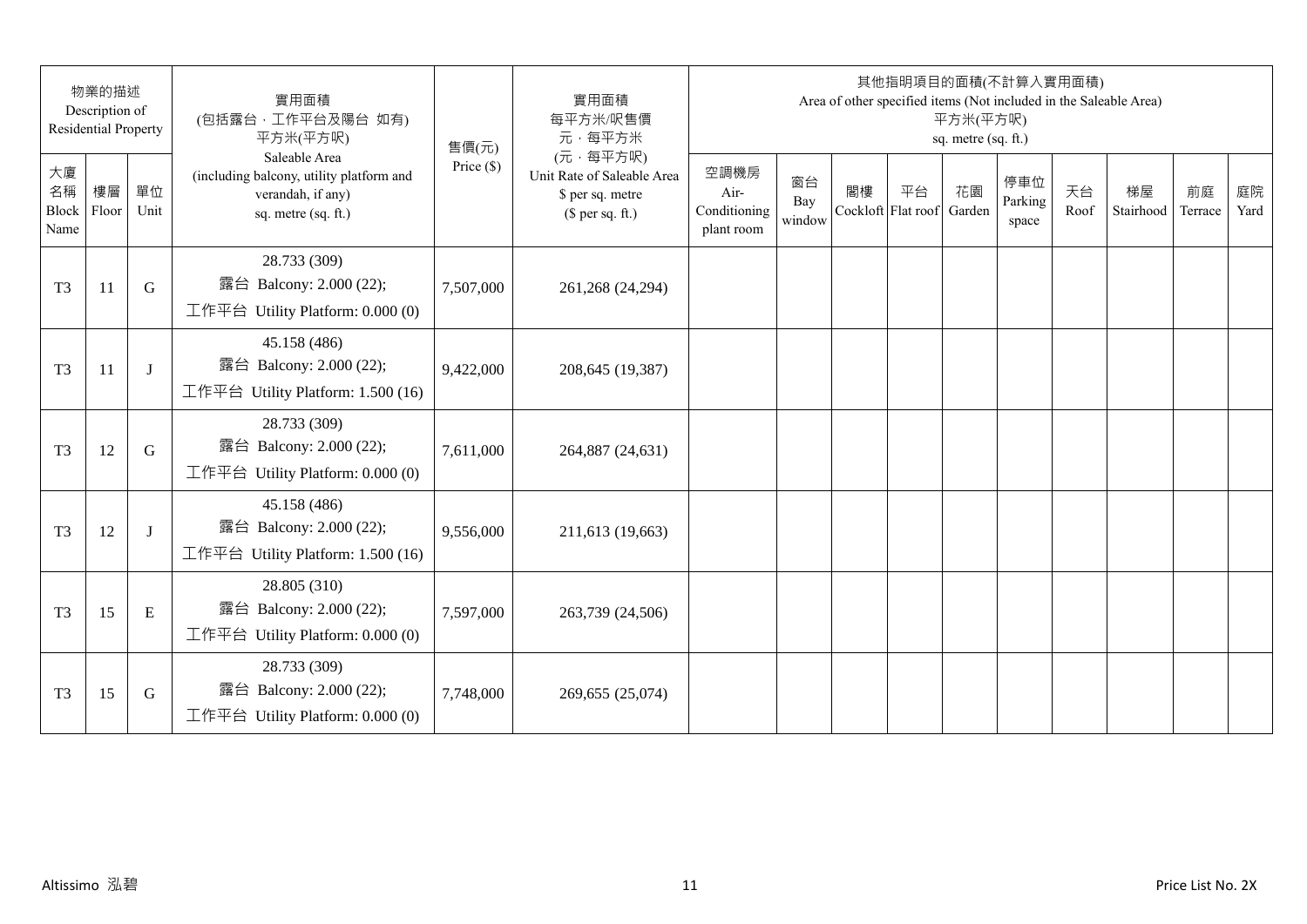| 物業的描述<br>Description of<br><b>Residential Property</b> |    |              | 實用面積<br>(包括露台,工作平台及陽台 如有)<br>平方米(平方呎)                                                                 | 售價(元)        | 實用面積<br>每平方米/呎售價<br>元·每平方米                                                     | 其他指明項目的面積(不計算入實用面積)<br>Area of other specified items (Not included in the Saleable Area)<br>平方米(平方呎)<br>sq. metre (sq. ft.) |                     |                          |    |              |                         |            |                 |               |            |
|--------------------------------------------------------|----|--------------|-------------------------------------------------------------------------------------------------------|--------------|--------------------------------------------------------------------------------|-----------------------------------------------------------------------------------------------------------------------------|---------------------|--------------------------|----|--------------|-------------------------|------------|-----------------|---------------|------------|
| 大廈<br>名稱<br>Block Floor<br>Name                        | 樓層 | 單位<br>Unit   | Saleable Area<br>(including balcony, utility platform and<br>verandah, if any)<br>sq. metre (sq. ft.) | Price $(\$)$ | (元·每平方呎)<br>Unit Rate of Saleable Area<br>\$ per sq. metre<br>$$$ per sq. ft.) | 空調機房<br>Air-<br>Conditioning<br>plant room                                                                                  | 窗台<br>Bay<br>window | 閣樓<br>Cockloft Flat roof | 平台 | 花園<br>Garden | 停車位<br>Parking<br>space | 天台<br>Roof | 梯屋<br>Stairhood | 前庭<br>Terrace | 庭院<br>Yard |
| T <sub>3</sub>                                         | 15 | J            | 45.158 (486)<br>露台 Balcony: 2.000 (22);<br>工作平台 Utility Platform: 1.500 (16)                          | 9,733,000    | 215,532 (20,027)                                                               |                                                                                                                             |                     |                          |    |              |                         |            |                 |               |            |
| T <sub>3</sub>                                         | 16 | E            | 28.805 (310)<br>露台 Balcony: 2.000 (22);<br>工作平台 Utility Platform: 0.000 (0)                           | 7,737,000    | 268,599 (24,958)                                                               |                                                                                                                             |                     |                          |    |              |                         |            |                 |               |            |
| T <sub>3</sub>                                         | 16 | G            | 28.733 (309)<br>露台 Balcony: 2.000 (22);<br>工作平台 Utility Platform: 0.000 (0)                           | 7,886,000    | 274,458 (25,521)                                                               |                                                                                                                             |                     |                          |    |              |                         |            |                 |               |            |
| T <sub>3</sub>                                         | 16 | H            | 44.867 (483)<br>露台 Balcony: 2.000 (22);<br>工作平台 Utility Platform: 1.500 (16)                          | 10,488,000   | 233,758 (21,714)                                                               |                                                                                                                             |                     |                          |    |              |                         |            |                 |               |            |
| T <sub>3</sub>                                         | 16 | J            | 45.158 (486)<br>露台 Balcony: 2.000 (22);<br>工作平台 Utility Platform: 1.500 (16)                          | 9,914,000    | 219,540 (20,399)                                                               |                                                                                                                             |                     |                          |    |              |                         |            |                 |               |            |
| T <sub>3</sub>                                         | 16 | $\mathbf{L}$ | 44.887 (483)<br>露台 Balcony: 2.000 (22);<br>工作平台 Utility Platform: $1.500(16)$                         | 9,894,000    | 220,420 (20,484)                                                               |                                                                                                                             |                     |                          |    |              |                         |            |                 |               |            |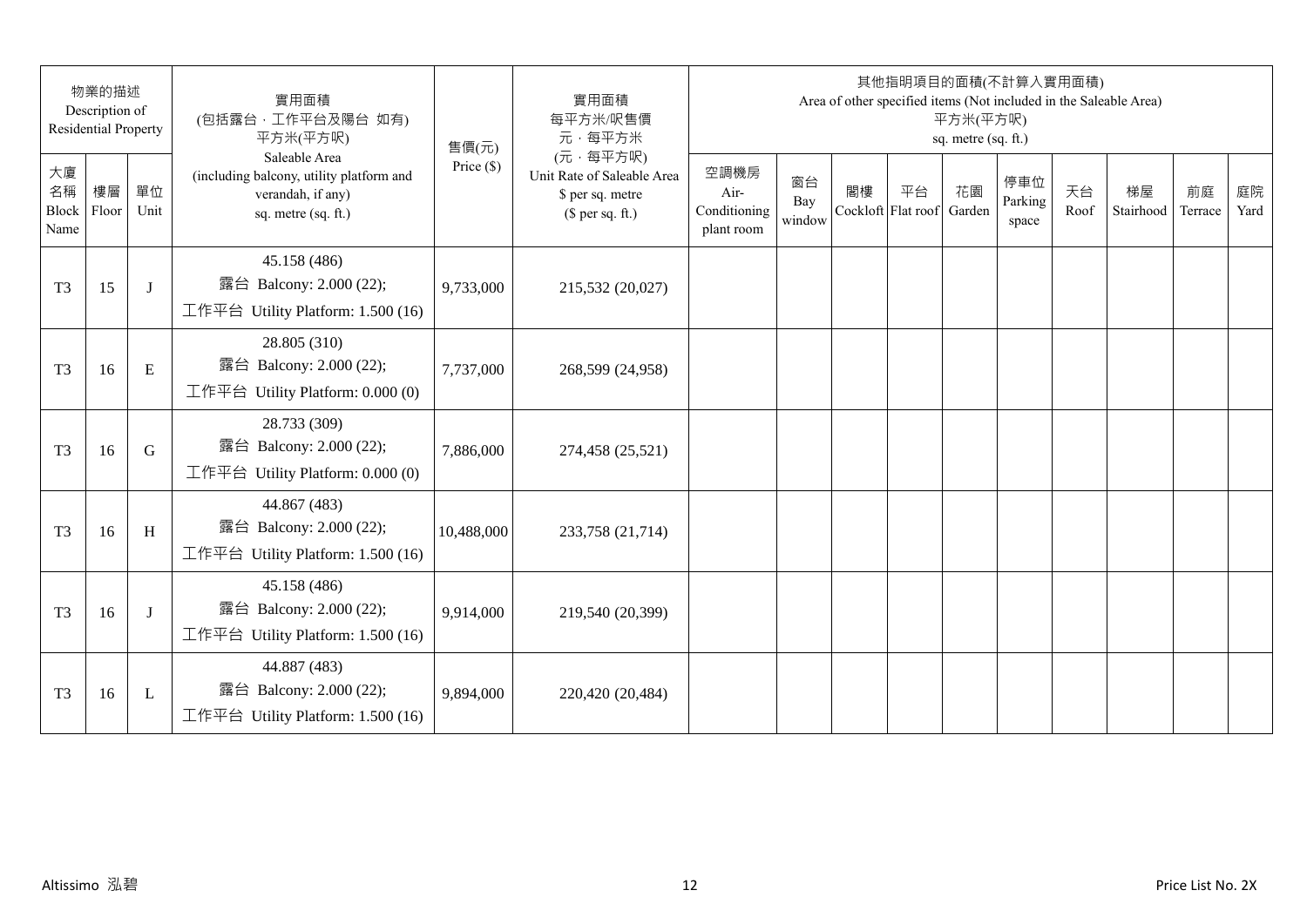| 物業的描述<br>Description of<br>Residential Property |                |              | 實用面積<br>(包括露台,工作平台及陽台 如有)<br>平方米(平方呎)                                                                 | 售價(元)        | 實用面積<br>每平方米/呎售價<br>元·每平方米                                                     | 其他指明項目的面積(不計算入實用面積)<br>Area of other specified items (Not included in the Saleable Area)<br>平方米(平方呎)<br>sq. metre (sq. ft.) |                     |    |                          |              |                         |            |                 |               |            |  |
|-------------------------------------------------|----------------|--------------|-------------------------------------------------------------------------------------------------------|--------------|--------------------------------------------------------------------------------|-----------------------------------------------------------------------------------------------------------------------------|---------------------|----|--------------------------|--------------|-------------------------|------------|-----------------|---------------|------------|--|
| 大廈<br>名稱<br>Block<br>Name                       | 樓層<br>Floor    | 單位<br>Unit   | Saleable Area<br>(including balcony, utility platform and<br>verandah, if any)<br>sq. metre (sq. ft.) | Price $(\$)$ | (元·每平方呎)<br>Unit Rate of Saleable Area<br>\$ per sq. metre<br>$$$ per sq. ft.) | 空調機房<br>Air-<br>Conditioning<br>plant room                                                                                  | 窗台<br>Bay<br>window | 閣樓 | 平台<br>Cockloft Flat roof | 花園<br>Garden | 停車位<br>Parking<br>space | 天台<br>Roof | 梯屋<br>Stairhood | 前庭<br>Terrace | 庭院<br>Yard |  |
| T <sub>5</sub>                                  |                | $\mathbf{J}$ | 48.593 (523)<br>露台 Balcony: 2.000 (22);<br>工作平台 Utility Platform: 0.000 (0)                           | 9,808,000    | 201,840 (18,753)                                                               |                                                                                                                             |                     |    | 5.699<br>(61)            |              |                         |            |                 |               |            |  |
| T <sub>5</sub>                                  | $\overline{7}$ | $\mathbf{F}$ | 28.578 (308)<br>露台 Balcony: 2.000 (22);<br>工作平台 Utility Platform: $0.000(0)$                          | 7,680,000    | 268,738 (24,935)                                                               |                                                                                                                             |                     |    |                          |              |                         |            |                 |               |            |  |
| T <sub>5</sub>                                  | 8              | $\mathbf{F}$ | 28.578 (308)<br>露台 Balcony: 2.000 (22);<br>工作平台 Utility Platform: $0.000(0)$                          | 7,785,000    | 272,412 (25,276)                                                               |                                                                                                                             |                     |    |                          |              |                         |            |                 |               |            |  |
| T <sub>5</sub>                                  | 12             | F            | 28.578 (308)<br>Balcony: 2.000 (22);<br>露台<br>工作平台 Utility Platform: $0.000(0)$                       | 8,061,000    | 282,070 (26,172)                                                               |                                                                                                                             |                     |    |                          |              |                         |            |                 |               |            |  |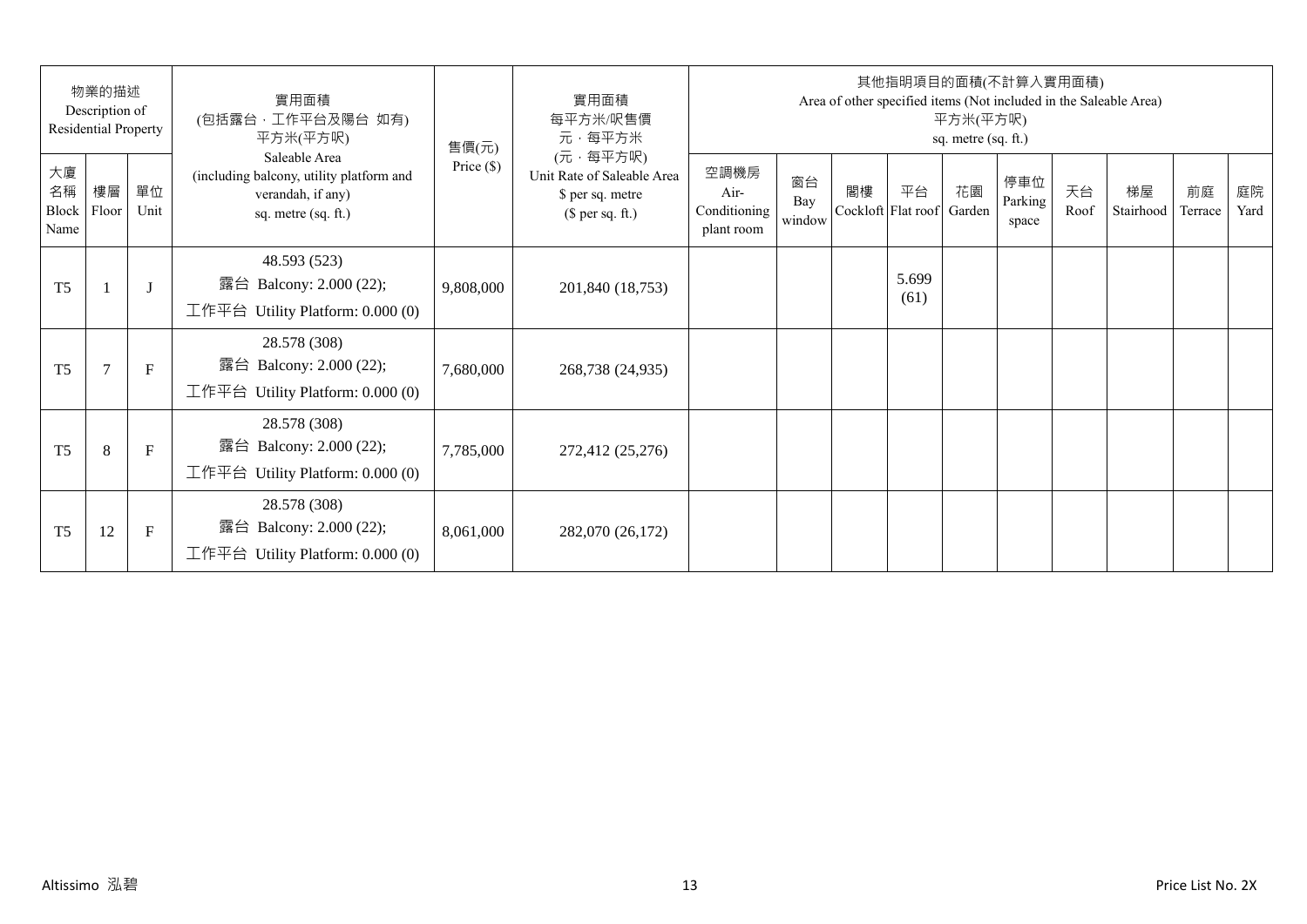#### **第三部份:其他資料 Part 3: Other Information**

#### (1) 準買家應參閱發展項目的售樓說明書,以了解該項目的資料。 Prospective purchasers are advised to refer to the sales brochure for the development for information on the development.

#### $(2)$  根據《一手住宅物業銷售條例》第 52(1)條及第 53(2)及(3)條,

According to sections 52(1) and 53(2) and (3) of the Residential Properties (First-hand Sales) Ordinance, –

## 第 52(1) 條 / Section 52(1)

在某人就指明住宅物業與擁有人訂立臨時買賣合約時,該人須向擁有人支付售價的 5%的臨時訂金。

A preliminary deposit of 5% of the purchase price is payable by a person to the owner on entering into a preliminary agreement for sale and purchase in respect of the specified residential property with the owner.

#### 第 53(2) 條 / Section 53(2)

如某人於某日期訂立臨時買賣合約,並於該日期後的 5 個工作日內,就有關住宅物業簽立買賣合約,則擁有人必須在該日期後的 8 個工作日內,簽立該買賣合約。 If a person executes an agreement for sale and purchase in respect of the residential property within 5 working days after the date on which the person enters into the preliminary agreement for sale and purchase, the owner must execute the agreement for sale and purchase within 8 working days after that date.

## 第 53(3) 條 / Section 53(3)

如某人於某日期訂立臨時買賣合約時,但沒有於該日期後的 5 個工作日內,就有關住宅物業簽立買賣合約,則 – (i) 該臨時合約即告終止;(ii) 有關的臨時訂金即予沒收;及 (iii) 擁 有人不得就該人沒有簽立買賣合約而針對該人提出進一步申索。

If a person does not execute an agreement for sale and purchase in respect of the residential property within 5 working days after the date on which the person enters into the preliminary agreement for sale and purchase-

(i) the preliminary agreement is terminated; (ii) the preliminary deposit is forfeited; and (iii) the owner does not have any further claim against the person for the failure.

#### (3) 實用面積及屬該住宅物業其他指明項目的面積是按《一手住宅物業銷售條例》第 8 條及附表二第 2 部的計算得出的。

The saleable area and area of other specified items of the residential property are calculated in accordance with section 8 and Part 2 of Schedule 2 to the Residential Properties(First-hand Sales) Ordinance.<br>(4) (i) 註:在第(4)段中:

- 
- (a) 「售價」指本價單第二部份中所列之住宅物業的售價,而「成交金額」指將於臨時合約中訂明的住宅物業的實際售價。因應不同支付條款 及/或折扣按售價計算得出之價目,皆以進位到最接近的千位數作為成交金額。
- (b) 「工作日」按《一手住宅物業銷售條例》第 2(1)條所定義。
- (c) 「臨時合約」指臨時買賣合約。
- (d) 「正式合約」指正式買賣合約。
- Note: In paragraph (4): (a)
- "price" means the price of the residential property set out in Part 2 of this price list, and "transaction price" means the actual price of the residential property to be set out in PASP. The price obtained after applying the relevant terms of payment and/or applicable discount(s) on the price will be rounded up to the nearest thousand to determine the transaction price.
	- (b) "working day" shall be as defined in section 2(1) of the Residential Properties (First-hand Sales) Ordinance.
	- (c) "PASP" means the Preliminary Agreement for Sale and Purchase.
	- (d) "ASP" means the Agreement for Sale and Purchase.

於簽署臨時合約時,買方須繳付相等於成交金額的 5%作為臨時訂金,請帶備港幣\$100,000 銀行本票以支付部份臨時訂金,抬頭請寫「的近律師行」或"Deacons"。請另備支 票以繳付臨時訂金之餘額。

The purchasers shall pay the preliminary deposit equivalent to 5% of the transaction price upon signing of the PASP. Please bring along a cashiers' order of HK\$100,000 made payable to "Deacons" for payment of part of the preliminary deposit. Please also bring along a cheque for payment of the balance of the preliminary deposit.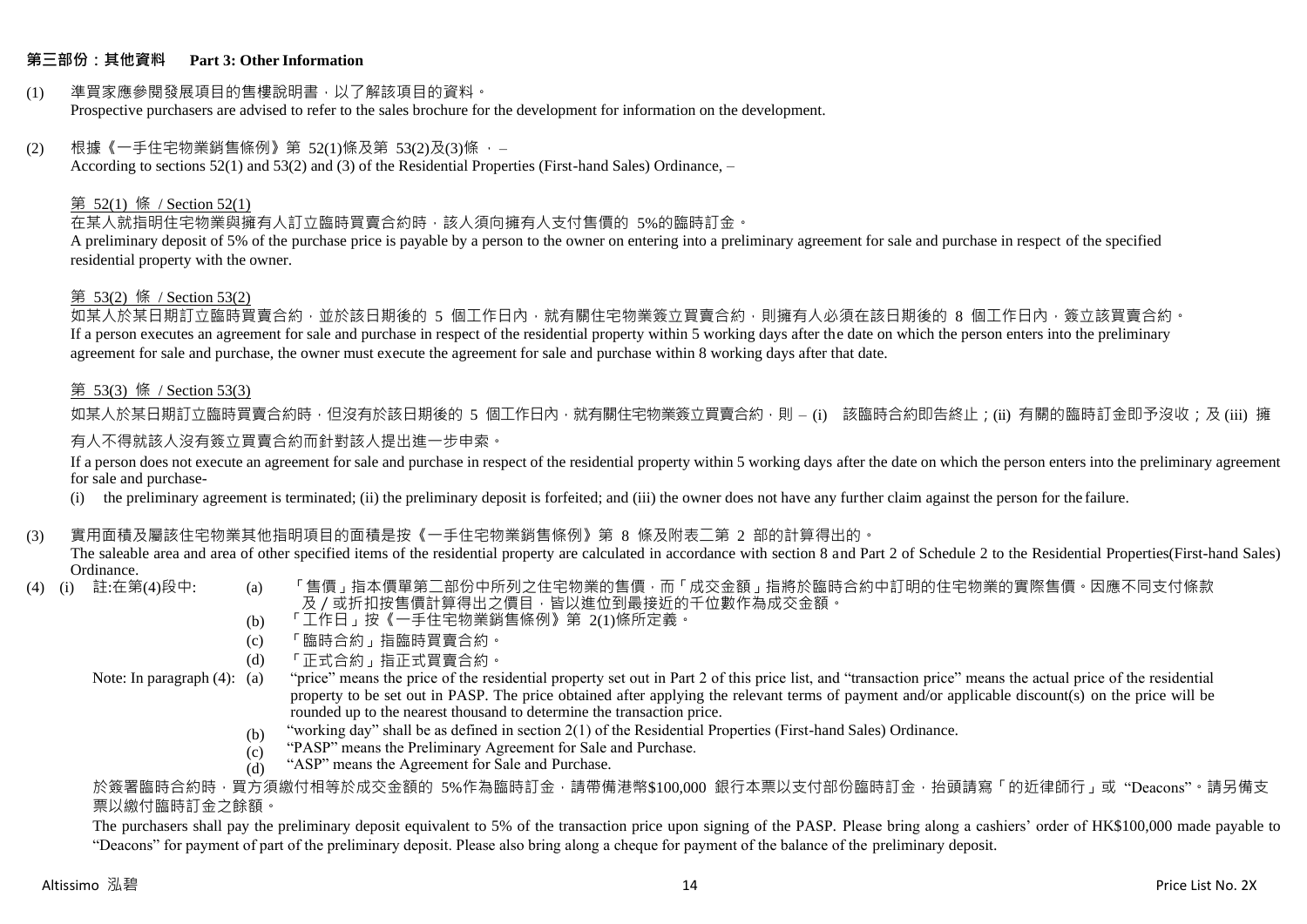## **支付條款 Terms of Payment**

- (A) (並無此編號之支付條款)( No Terms of Payment of such numbering)
- (A1) (並無此編號之支付條款)( No Terms of Payment of such numbering)
- (A2) (並無此編號之支付條款)( No Terms of Payment of such numbering)
- (A3) (並無此編號之支付條款)( No Terms of Payment of such numbering)
- (A4) (並無此編號之支付條款)( No Terms of Payment of such numbering)
- (A5) 120 天現金付款計劃 120-day Cash Payment Plan (照售價減 5%) (5% discount from the price)
	- (1) 買方須於簽署臨時合約時繳付相等於成交金額 5% 作為臨時訂金。買方須於簽署臨時合約後 5 個工作日內簽署正式合約。 The purchaser shall pay the preliminary deposit equivalent to 5% of the transaction price upon signing of the PASP. The ASP shall be signed by the purchaser within 5 working days after signing of the PASP.
	- (2) 買方簽署臨時合約後 30 天內再付成交金額 5% 作為加付訂金。 A further 5% of the transaction price being further deposit shall be paid by the purchaser within 30 days after signing of the PASP.
	- (3) 成交金額 90% 即成交金額餘款於買方簽署臨時合約後 120 天內由買方付清。 90% of the transaction price being balance of the transaction price shall be paid by the purchaser within 120 days after signing of the PASP.
- (A6) 180 天輕鬆現金付款計劃 180-day Relax Cash Payment Plan (照售價減 3%) (3% discount from the price)
	- (1) 買方須於簽署臨時合約時繳付相等於成交金額 5% 作為臨時訂金。買方須於簽署臨時合約後 5 個工作日內簽署正式合約。 The purchaser shall pay the preliminary deposit equivalent to 5% of the transaction price upon signing of the PASP. The ASP shall be signed by the purchaser within 5 working days after signing of the PASP.
	- (2) 買方簽署臨時合約後 30 天內再付成交金額 5% 作為加付訂金。 A further 5% of the transaction price being further deposit shall be paid by the purchaser within 30 days after signing of the PASP.
	- (3) 成交金額 90% 即成交金額餘款於買方簽署臨時合約後 180 天內由買方付清。 90% of the transaction price being balance of the transaction price shall be paid by the purchaser within 180 days after signing of the PASP.
- (A7) 360 天輕鬆現金付款計劃 360-day Relax Cash Payment Plan (照售價減 2%) (2% discount from the price)
	- (1) 買方須於簽署臨時合約時繳付相等於成交金額 5% 作為臨時訂金。買方須於簽署臨時合約後 5 個工作日內簽署正式合約。 The purchaser shall pay the preliminary deposit equivalent to 5% of the transaction price upon signing of the PASP. The ASP shall be signed by the purchaser within 5 working days after signing of the PASP.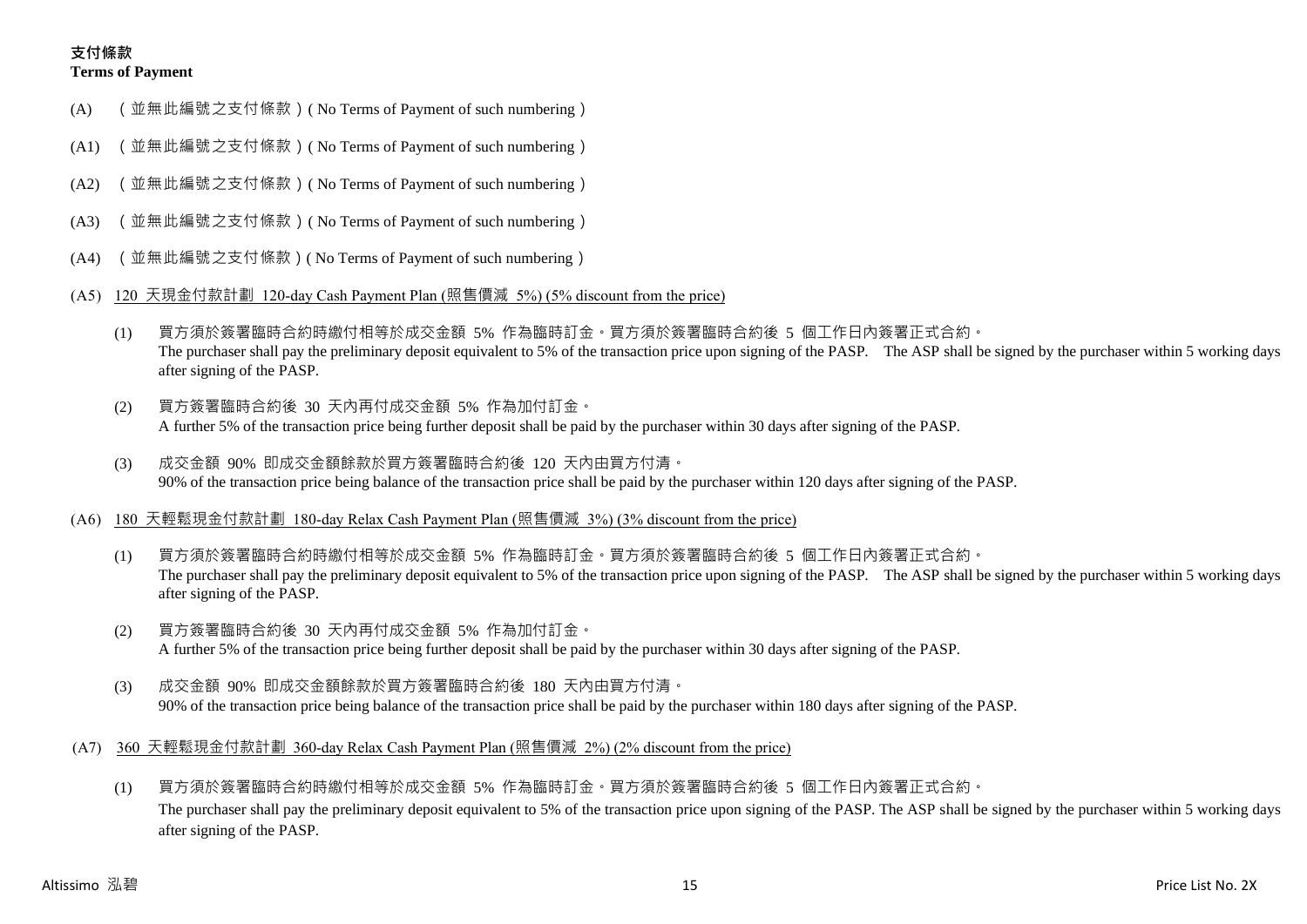(2) 買方簽署臨時合約後 30 天內再付成交金額 5% 作為加付訂金。

A further 5% of the transaction price being further deposit shall be paid by the purchaser within 30 days after signing of the PASP.

(3) 買方簽署臨時合約後 90 天內再付成交金額 5% 作為部份成交金額。

A further 5% of the transaction price being part payment of the transaction price shall be paid by the purchaser within 90 days after signing of the PASP.

(4) 成交金額 85% 即成交金額餘款於買方簽署臨時合約後 360 天內由買方付清。

85% of the transaction price being balance of the transaction price shall be paid by the purchaser within 360 days after signing of the PASP.

- (A8) 120 天換樓易付款計劃 120-day New Home Easy Payment Plan (照售價) (The price)
	- (1) 買方須於簽署臨時合約時繳付相等於成交金額 5% 作為臨時訂金。買方須於簽署臨時合約後 5 個工作日內簽署正式合約。 The purchaser shall pay the preliminary deposit equivalent to 5% of the transaction price upon signing of the PASP. The ASP shall be signed by the purchaser within 5 working days after signing of the PASP.
	- (2) 買方簽署臨時合約後 30 天內再付成交金額 5% 作為加付訂金。 A further 5% of the transaction price being further deposit shall be paid by the purchaser within 30 days after signing of the PASP.
	- (3) 成交金額 90% 即成交金額餘款於買方簽署臨時合約後 120 天內由買方付清。 90% of the transaction price being balance of the transaction price shall be paid by the purchaser within 120 days after signing of the PASP.
- (A9) 180 天換樓易付款計劃 180-day New Home Easy Payment Plan (照售價) (The price)
	- (1) 買方須於簽署臨時合約時繳付相等於成交金額 5% 作為臨時訂金。買方須於簽署臨時合約後 5 個工作日內簽署正式合約。 The purchaser shall pay the preliminary deposit equivalent to 5% of the transaction price upon signing of the PASP. The ASP shall be signed by the purchaser within 5 working days after signing of the PASP.
	- (2) 買方簽署臨時合約後 30 天內再付成交金額 5% 作為加付訂金。 A further 5% of the transaction price being further deposit shall be paid by the purchaser within 30 days after signing of the PASP.
	- (3) 成交金額 90% 即成交金額餘款於買方簽署臨時合約後 180 天內由買方付清。 90% of the transaction price being balance of the transaction price shall be paid by the purchaser within 180 days after signing of the PASP.
- (B) (並無此編號之支付條款)( No Terms of Payment of such numbering)
- (C) (並無此編號之支付條款)( No Terms of Payment of such numbering)
- (C1) (並無此編號之支付條款)( No Terms of Payment of such numbering)
- (C2) (並無此編號之支付條款)( No Terms of Payment of such numbering)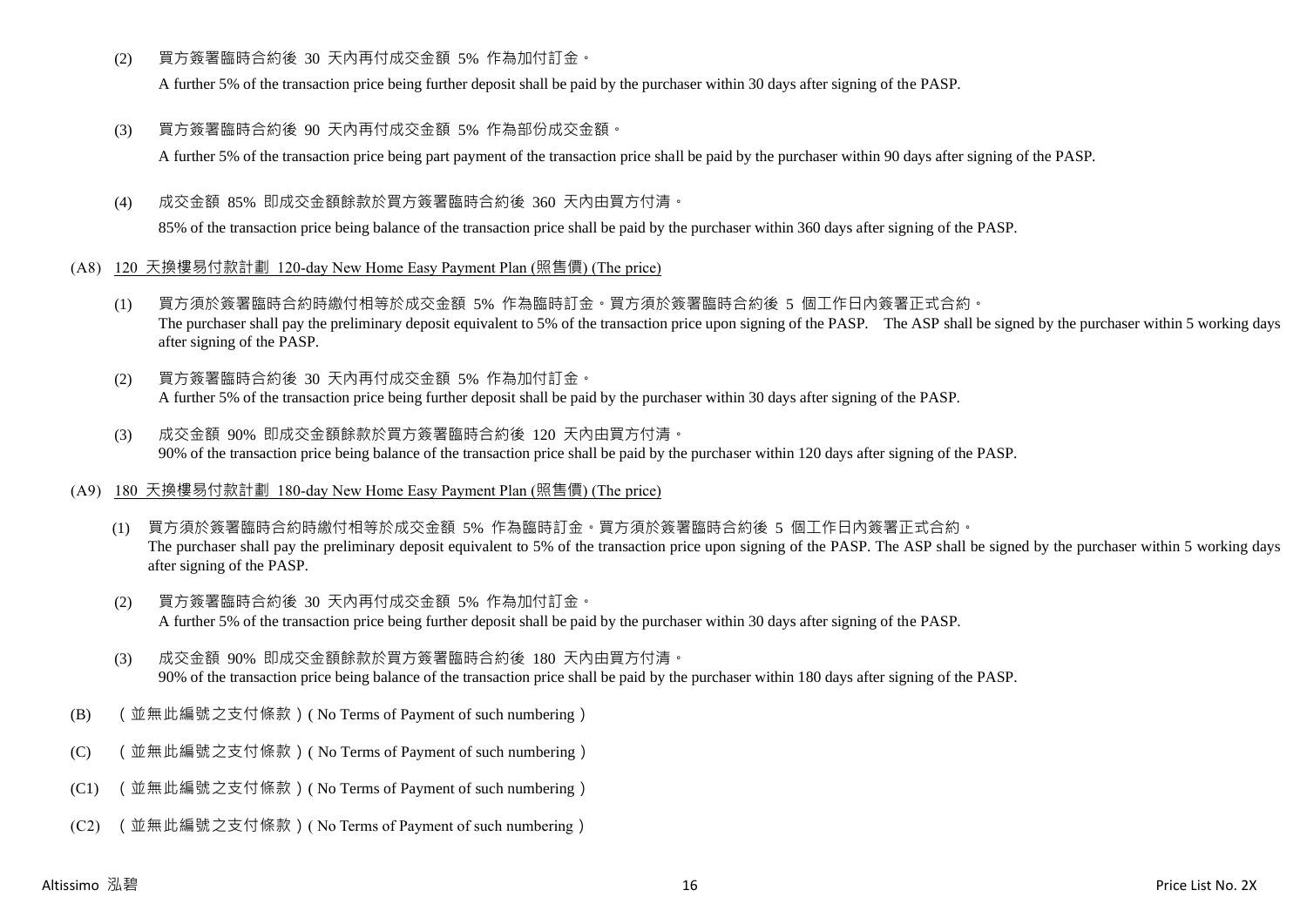- (C3) (並無此編號之支付條款)( No Terms of Payment of such numbering)
- (C4) (並無此編號之支付條款)( No Terms of Payment of such numbering)
- (C5) (並無此編號之支付條款)( No Terms of Payment of such numbering)
- (C6) (並無此編號之支付條款)( No Terms of Payment of such numbering)
- (C7) (並無此編號之支付條款)( No Terms of Payment of such numbering)
- (C8) (並無此編號之支付條款)( No Terms of Payment of such numbering)

## (ii) **售價獲得折扣的基礎**

#### **The basis on which any discount on the price is available**

- (a) 見 4(i) See 4(i).
- (b) 不適用。 Not applicable.
- (c) 「限時置業售價折扣」 "First Home Purchase Price Discount" 於 2022 年 1 月 31 日或之前簽署臨時合約購買本價單中之指明住宅物業之買方可獲額外售價 3% 折扣優惠。 An extra 3% discount from the price would be offered to the purchasers who sign the PASP to purchase a specified residential property listed in this price list on or before 31<sup>st</sup> January 2022.
- (d) 員工置業折扣 Staff Purchasing Discount

如買方(或構成買方之任何人士)屬任何「員工合資格人士」,並且沒有委任地產代理就購入住宅物業代其行事,可獲額外 5%售價折扣優惠,折扣優惠受相關公司內部條款約 束。

If the purchaser (or any person comprising the purchaser) is a "Qualified Staff", provided that the purchaser did not appoint any estate agent to act for him/her in the purchase of the residential property, an extra 5% discount on the Price would be offered, subject to the internal regulation of Respective Related Parties.

「員工合資格人士」指碧桂園控股有限公司及其附屬公司、宏安集團有限公司及其附屬公司、宏安地產有限公司、位元堂藥業控股有限公司、易易壹金融集團有限公司、中 國農產品交易有限公司或中國建築國際集團及其附屬公司之任何董事、員工及其直系親屬(任何個人的配偶、父母、子女、兄弟及姐妹為該個人之「直系親屬」,惟須提供令 賣方滿意的有關證明文件 以茲證明有關關係,且賣方對是否存在近親關係保留最終決定權)。

"Qualified Staff" means any director or employee (and his/her close family member (a spouse, parent, child, brother and sister of a person is a "close family member" of that person provided that the relevant supporting documents to the satisfaction of the Vendor must be provided to prove the relationship concerned and that the Vendor reserves the final right to decide whether or not such relationship exists)) of any of Country Garden Holdings Company Limited and its subsidiaries, Wang On Group Limited and its subsidiaries, Wang On Properties Limited, Wai Yuen Tong Medicine Holdings Limited, Easy One Financial Group Limited, China Agri-Products Exchange Limited and China State Construction International Holdings Ltd. and its subsidiaries.

買方須在遞交購樓意向登記表格時或前提供令賣方滿意的證據証明其為「員工合資格人士」及(如適用)直系親屬關係,賣方就相關買方是否「員工合資格人士」及(如適 用)存在直系親屬關係有最終決定權,而賣方之決定為最終及對買方具有約束力。

The purchaser shall on or before submission of the Registration of Intent form on the spot provide evidence for proof of being a (if applicable) "Qualified Staff" to the satisfaction of the Vendor and in this respect the Vendor shall have absolute discretion and the Vendor's decision shall be final and binding on the purchaser.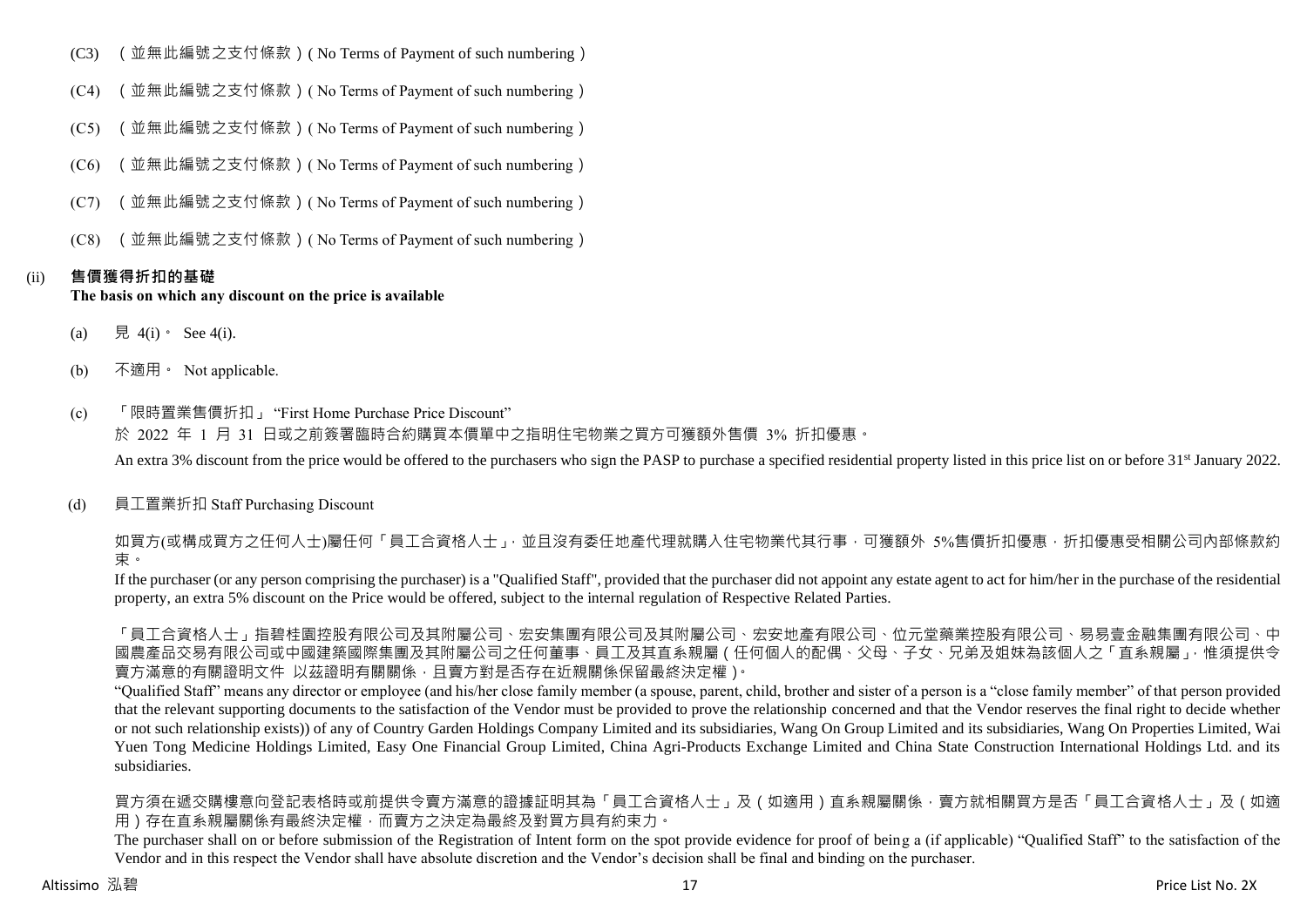- (e) 不適用。 Not applicable.
- (f) 不適用。 Not applicable.
- (g) "Countrygardenhk" Instagram 帳戶跟隨優惠 "Countrygardenhk" Instagram Account Follows' Discount

凡於簽署臨時買賣合約前跟隨 "countrygardenhk" Instagram 帳戶的買家,可獲 1% 售價折扣優惠。 A 1% discount from the Price would be offered to a Purchaser who has followed the "countrygardenhk" Instagram account before signing the Preliminary Agreement for Sale and Purchase.

- (h) 不適用。 Not applicable.
- (i) 不適用。 Not applicable.
- (j) 「5 年管理費減免」優惠 "5-Years Management Fee Subsidy"Discount

於 2021 年 5 月 7 日起 · 首 10 名簽署臨時合約購買發展項目住宅物業 ( 不論列於本價單或任何其他價單內 ) 之買方 · 可享有下列售價折扣優惠作為「5 年管理費減免」優惠: The first ten  $(10)$  purchasers who purchase the specified residential properties in the Development and sign the PASP thereof from  $7<sup>th</sup>$  May 2021 (whether the specified residential property is included in this price list or any other price lists) will enjoy the "5-Years Management Fee Subsidy " Discount as listed below as discount on the Price:

每個購買之三房住宅物業:港幣 \$240,000 For each three-bedroom residential property purchased: HK\$240,000

- (k) 不適用。 Not applicable.
- (l) 不適用。 Not applicable.
- (m) 「入伙傢私補貼」優惠 "New Home Furniture Subsidy" Benefit

於 2021 年 7 月 21 日起,首 5 名簽署臨時合約購買發展項目住宅物業 ( 不論列於本價單或任何其他價單內 ) 之買方,可享有以下其中一項優惠 ( 買方必須於簽署臨時合 約時決定選用以下其中一項優惠,其後不得更改)作為「入伙傢私補貼」優惠 :

The first five (5) purchasers who purchase the specified residential properties in the Development and sign the PASP thereof from  $21<sup>st</sup>$  July 2021 (whether the specified residential property is included in this price list or any other price lists) will enjoy one of the benefits set out below (the Purchaser must choose one of the benefits upon signing of the PASP and must not change his/her choice thereafter) as the "New Home Furniture Subsidy" Benefit:

(1) 總值港幣 \$160,000 元之「Francfranc」、「Tree」或「Indigo」傢私禮券。上述傢私禮券之使用(包括使用期限等)受商品提供者所訂之條款及條件限制。有關傢私禮 券會於住宅物業之買賣成交時或之後交付予買方。詳情以相關交易文件條款作準(包括但不限於買方須依照正式合約訂定的日期付清所購住宅物業每一期成交金額價 款及餘款);或

Furniture coupon(s) of "Francfranc", "Tree" or "Indigo" with a total value of HK\$160,000.00. The use of the aforesaid furniture coupon(s) (including validity period, etc) is subject to the terms and conditions prescribed by the relevant supplier. The furniture coupon(s) will be delivered to the Purchaser on or after completion of the sale and purchase of the residential property. Subject to the terms and conditions of the relevant transaction document(s) (including without limitation that the Purchaser shall settle each instalment and the balance of the transaction price according to the respective dates stipulated in the ASP); or

(2) 港幣\$140,000 元之售價折扣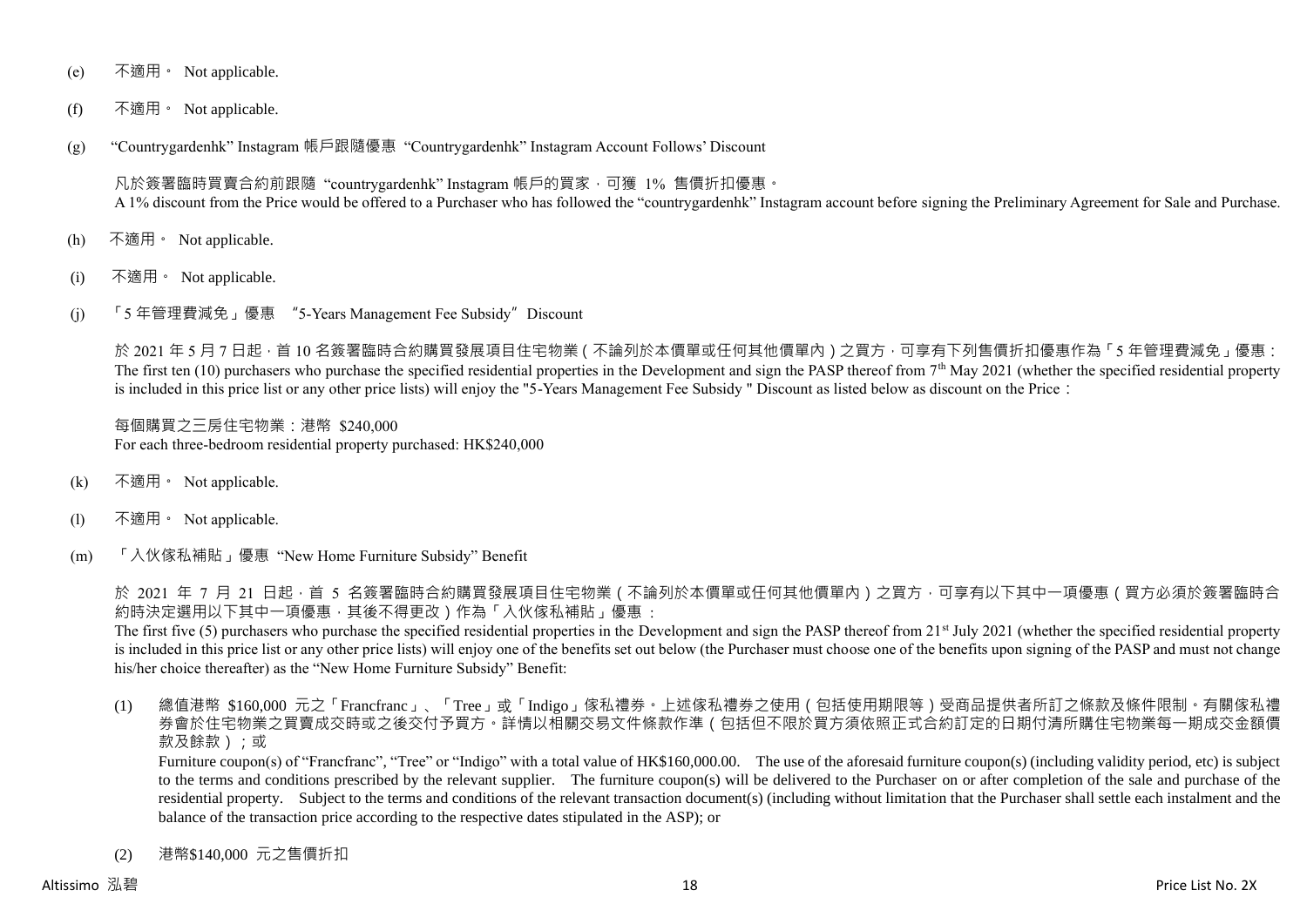#### HK\$140,000 discount on the Price

- (n) 不適用。 Not applicable.
- (o) 不適用。 Not applicable.

#### (iii) **可就購買發展項目中的指明住宅物業而連帶獲得的任何贈品、財務優惠或利益**

**Any gift, or any financial advantage or benefit, to be made available in connection with the purchase of a specified residential property in the Development**

- (a) 見 4(i) 及 4(ii)。 See 4(i) and 4(ii)
- (b) 不適用。 Not applicable.
- (c) 不適用。 Not applicable.
- (d) 不適用。 Not applicable.
- (e) 不適用。 Not applicable.
- (f) 不適用 Not applicable.
- $(g)$  不適用 · Not applicable.
- (h) 101第一按揭貸款 101 First Mortgage Loan

**只適用於選用第 (4)(i)(A5) 及 (A6) 段之付款計劃。Only applicable to payment plan under paragraphs (4)(i)(A5) and (A6) . 只適用於屬自然人的買方。 Only applicable to purchasers who are natural persons.**

買方可向賣方介紹之財務機構或賣方指定的其它公司 (「介紹之第一承按人」) 申請最高達成交金額之 70% 之第一按揭 (「101 第一按揭貸款」)。101 第一按揭貸款及其申 請受以下條款及條件規限:

The purchaser may apply to the financial institution referred by the Vendor or any other company designated by the Vendor (the "Referred First Mortgagee") for first mortgage with a maximum loan amount equivalent to 70% of the transaction price (the "101 First Mortgage Loan"). 101 First Mortgage Loan and its application are subject to the following terms and conditions:

(1) 買方必須於買賣合約內訂明的付清成交金額餘額之日前最少 75 日書面向介紹之第一承按人申請 101 第一按揭貸款。

The purchaser shall make a written application to the Referred First Mortgagee for 101 First Mortgage Loan not less than 75 days before the date of settlement of the balance of the transaction price as specified in the agreement for sale and purchase.

(2) 如買方選用並申請 101 第一按揭貸款,成交金額將會增加 3.5%,買方必須於申請時向賣方繳付 (a) 截至申請日期當日按照買賣合約訂明及按新成交金額計算之應付部份 與 (b) 原來成交金額已付部份之差額。為免存疑,更改後之成交金額將以進位到最接近的千位數計算。買方亦須就此簽立一份有關住宅物業之補充合約以更改成交金額及 支付條款,有關之律師費用及雜費概由買方負責。

If the purchaser applies for the 101 First Mortgage Loan, the transaction price shall be increased by 3.5% and the difference between (a) amount payable under the ASP calculated by reference to the new transaction price as at the date of application and (b) amount of original transaction price paid by the purchaser shall be payable by the purchaser to the Vendor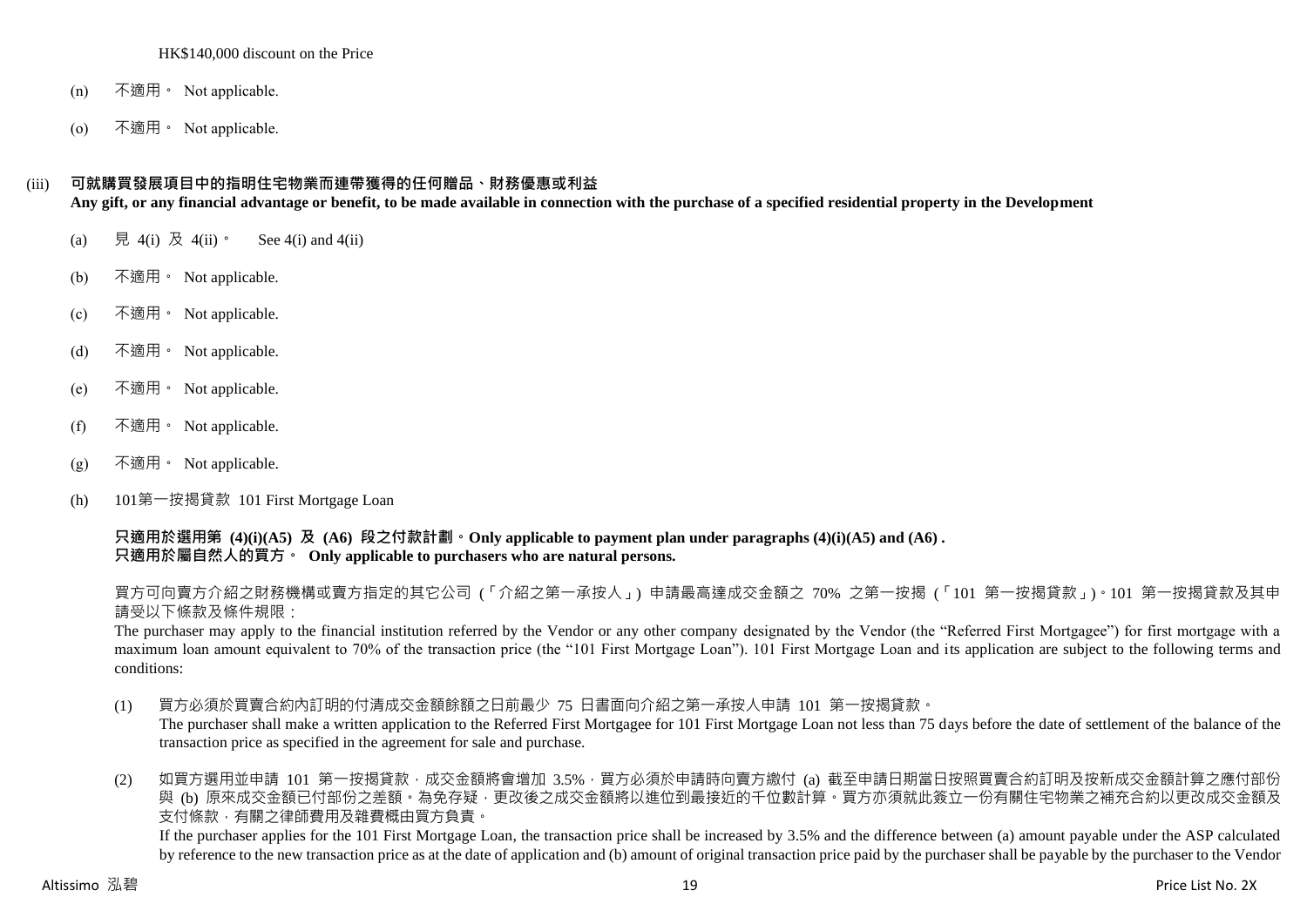upon application. For avoidance of doubt, the new transaction price will be rounded up to the nearest thousand. The purchaser shall also sign a supplemental agreement in respect of the residential property to vary the transaction price and the terms of payment, all relevant legal costs and disbursements of which shall be borne by the purchaser solely.

(3) 如買方最終並無選用「101 第一按揭貸款」,買方可在住宅物業買賣成交後 1 個月内向賣方遞交書面申請成交金額回贈,賣方將會在收到買方之書面申請後 1 個月内給予 買方同等金額之成交金額回贈。

If the Purchaser eventually does not utilize the 101 First Mortgage Loan, the purchaser may, within 1 month after completion of sale and purchase of the residential property, submit a written application to the Vendor for a transaction price rebate. The Vendor will provide to the purchaser the transaction price rebate in the amount equivalent to the said part payment within 1 month after receiving the written application from the purchaser..

(4) 101 第一按揭貸款的最高金額為成交金額的 70% (若買方為香港永久性居民) 或 60% (若買方為非香港永久性居民) · 貸款金額不可超過應繳付之成交金額餘額。介紹之第 一承按人因應買方及其擔保人 (如適用) 的信貸評估,對實際批出予買方的貸款金額作出決定。

The maximum 101 First Mortgage Loan amount shall be 70% of the transaction price (if purchaser is Hong Kong permanent residents) or 60% of the transaction price (if purchaser is not Hong Kong permanent residents), provided that the loan amount shall not exceed the balance of the transaction price payable. The Referred First Mortgagee will decide the loan amount to be granted to the purchaser after considering the result of the credit assessment of the purchaser and his guarantor (if applicable).

- (5) 101 第一按揭貸款年期最長為 25 年。 The maximum tenor of the 101 First Mortgage Loan shall not exceed 25 years.
- (6) 101 第一按揭貸款以住宅物業之第一法定按揭作抵押。 The 101 First Mortgage Loan shall be secured by a first legal mortgage over the residential property.
- (7) 101 第一按揭貸款年期首 24 個月的年利率為介紹之第一承按人不時報價之最優惠利率減 4.5%。 The annual interest rate of the 101 First Mortgage Loan for the first 24 months shall be at 4.5% below the Best Lending Rate as quoted by the Referred First Mortgagee from time to time.
- (8) 101 第一按揭貸款年期第 25 個月及其後之年利率為介紹之第一承按人不時報價之最優惠利率。 The annual interest rate of the 101 First Mortgage Loan from the 25<sup>th</sup> month and thereafter shall be the Best Lending Rate as quoted by the Referred First Mortgagee from time to time.
- (9) 「最優惠利率」由介紹之第一承按人決定,現為年利率 5.5%。 The Best Lending Rate is determined by the Referred First Mortgagee. The current Best Lending Rate is 5.5% per annum.
- (10) 買方於按揭首 24 個月只需就 101 第一按揭貸款向介紹之第一承按人繳付利息,其後則須照常連本帶息供款。 The purchaser shall only pay the interest of the 101 First Mortgage Loan to the Referred First Mortgagee in the first 24 months and shall repay the principal amount and interest as usual for the rest of the term of the 101 First Mortgage Loan.
- (11) 買方須按月分期償還 101 第一按揭貸款。 The purchaser shall repay the 101 First Mortgage Loan by monthly instalments.
- (12) 101 第一按揭貸款申請的審批由介紹之第一承按人全權負責。介紹之第一承按人對是否批出見證明日按揭貸款有最終決定權。 The Referred First Mortgagee shall be solely responsible to determine whether to approve the purchasers' application for the 101 First Mortgage Loan. The Referred First Mortgagee shall have the final right to decide whether or not to grant the 101 First Mortgage Loan.
- (13) 所有 101 第一按揭貸款之法律文件必須由賣方或介紹之第一承按人指定之律師行辦理,買方須負責支付一切有關之律師費用及雜費。買方可選擇自行聘用律師作為其代表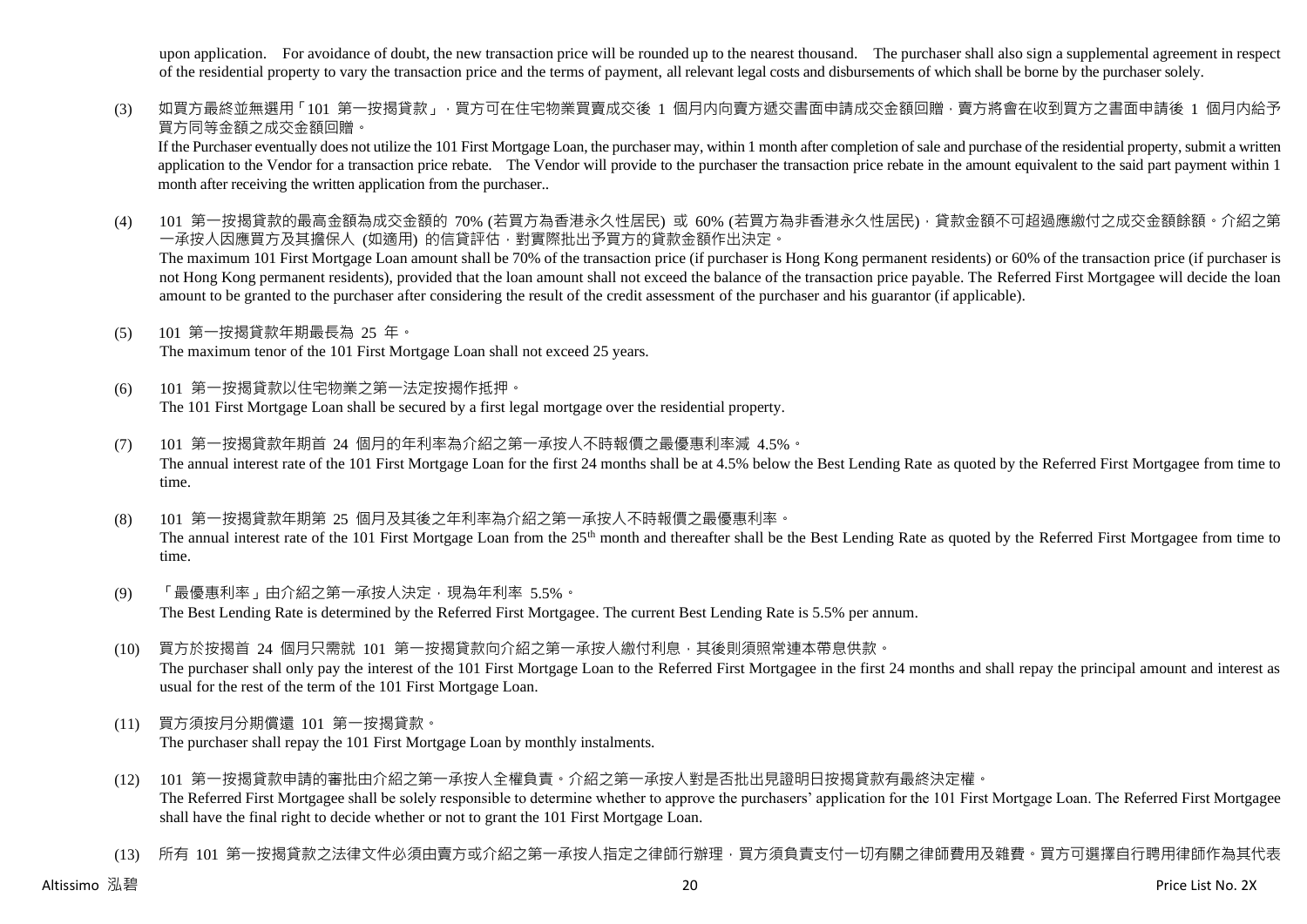## 律師,在此情況下,買方亦須負責其代表律師有關處理 101 第一按揭貸款的律師費用及雜費。

All legal documents of the 101 First Mortgage Loan shall be prepared and handled by the solicitors designated by the Vendor or the Referred First Mortgagee and all relevant legal costs and disbursements shall be borne by the purchaser solely. The purchaser may choose to instruct his own solicitors to act for him and in such event, the purchaser shall also bear his own solicitors' legal costs and disbursements relating to the 101 First Mortgage Loan.

(14) 買方須按介紹之第一承按人的要求提供一切所需文件以證明其還款能力,所需文件包括但不限於買方及其擔保人 (如適用) 的信貸報告、收入證明、銀行紀錄及借貸紀錄(包 括其他貸款,如有)。

The purchaser shall upon request by the Referred First Mortgagee provide all necessary documents to prove his repayment ability, the necessary documents shall include but not limited to credit report, income proof, bank records and borrowing records (including other loans, if any) of the purchaser and his guarantor(s) (if applicable).

(15) 不論 101 第一按揭貸款獲批與否,買方仍須按買賣合約完成住宅物業的買賣及繳付全數成交金額。

Irrespective of whether the 101 First Mortgage Loan is granted or not, the purchaser shall complete the purchase of the residential property and shall pay the transaction price in full in accordance with the agreement for sale and purchase.

- (16) 101 第一按揭貸款受其他條款及細則約束。 The 101 First Mortgage Loan is subject to other terms and conditions.
- (17) 101 第一按揭貸款純為介紹之第一承按人與買方之交易。買方與介紹之第一承按人之任何轇輵,一概與賣方及碧桂園(香港)地產代理有限公司無關。以上關於 101 第一按 揭貸款的資料不構成亦不能被視為賣方或任何其他人士就 101 第一按揭貸款作出的陳述、保證、承諾、要約或買賣合約之條款。賣方及碧桂園(香港)地產代理有限公司在任何情況 下均無需就 101 第一按揭貸款向買方承擔任何責任。

The 101 First Mortgage Loan is a transaction between the Referred First Mortgagee and the purchaser only. The Vendor and Country Garden (Hong Kong) Property Agency Limited shall not be involved in any dispute between the purchaser and the Referred First Mortgagee. The above information of the 101 First Mortgage Loan shall not be regarded as any representation, guarantee, warranty, offer or terms of the agreement for sale and purchase made by the Vendor or any other parties. Under no circumstance shall the Vendor and Country Garden (Hong Kong) Property Agency Limited be liable to the purchaser in respect of the 101 First Mortgage Loan.

(i) 101 第二按揭貸款 101 Second Mortgage Loan

## **只適用於選用第 (4)(i)(A5) 及 (A6) 段之付款計劃。Only applicable to payment plan under paragraphs (4)(i)(A5) and (A6) . 只適用於屬自然人的買方。 Only applicable to purchasers who are natural persons.**

買方可向賣方介紹之財務機構或賣方指定的其它公司 (「介紹之第二承按人」) 申請最高達成交額之 15% 之第二按揭 (「101 第二按揭貸款」),基本條款如下:

The Purchaser may apply to the financial institution referred by the Vendor or any other company designated by the Vendor (the "Referred Second Mortgagee") for second mortgage with a maximum loan amount equivalent to 15% of the transaction price (the "101 Second Mortgage Loan"). The 101 Second Mortgage Loan and its application are subject to the following terms and conditions:

(1) 買方必須於買賣合約內訂明的付清售價餘額之日前最少 75 日書面向介紹之第二承按人申請 101 第二按揭貸款。買方如欲申請 101 第二按揭貸款,需同時申請 101 第一 按揭貸款,即買方不可只申請 101 第二按揭貸款而不申請 101 第一按揭貸款。

The purchaser shall make a written application to the Referred Second Mortgagee for 101 Second Mortgage not less than 75 days before the date of settlement of the balance of the Purchase Price as specified in the agreement for sale and purchase. If the purchaser intends to apply for 101 Second Mortgage Loan, he must also apply for 101 First Mortgage Loan at the same time, that is to say, the purchaser cannot apply for 101 Second Mortgage Loan only but not applying for 101 First Mortgage Loan.

(2) 101 第二按揭貸款的最高金額為成交金額的 15%,101 第一按揭貸款及 101 第二按揭貸款總金額不可超過有關住宅物業成交金額之 85%。介紹之第二承按人會因應買方及其 擔保人 (如適用) 的信貸評估,對實際批出予買方的貸款金額作出決定。 The maximum 101 Second Mortgage Loan amount shall be 15% of the transaction price, provided that the total loan amount of the 101 First Mortgage Loan and the 101 Second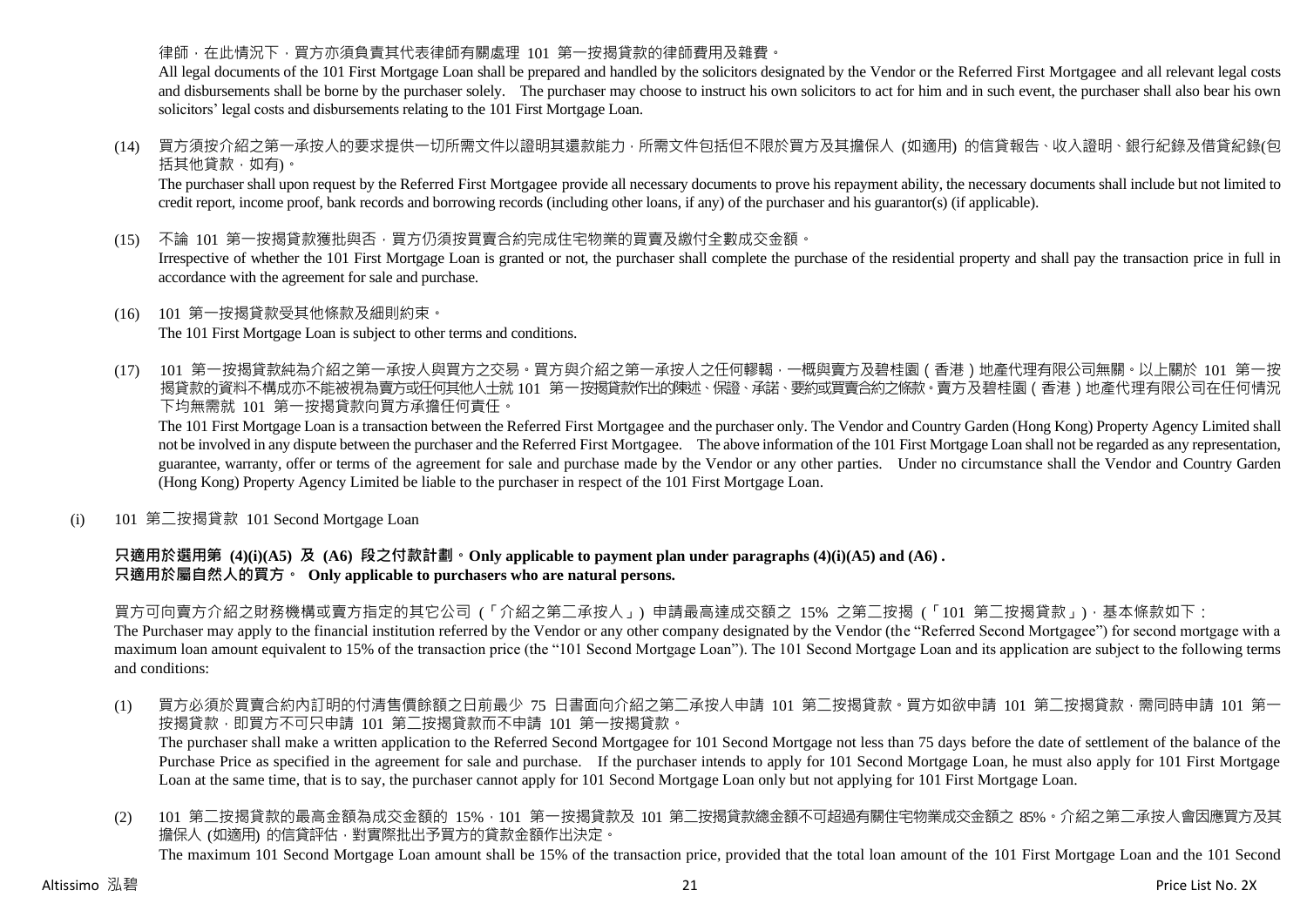Mortgage Loan shall not exceed 85% of the transaction price of the relevant residential property. The Referred Second Mortgagee will decide the loan amount to be granted to the purchaser after considering the result of the credit assessment of the purchaser and his guarantor (if applicable).

- (3) 101 第二按揭貸款年期最長為 3 年。 The maximum tenor of the 101 Second Mortgage Loan shall be 3 years.
- (4) 101 第一按揭貸款及 101 第二按揭貸款申請將由有關承按機構獨立處理。 The applications for 101 First Mortgage Loan and the 101 Second Mortgage Loan will be processed by the relevant mortgagees independently.
- (5) 101 第二按揭貸款全期豁免利息。 The 101 Second Mortgage Loan shall be free of interest for the whole mortgage period.
- (6) 買方分 3 期支付 101 第二按揭貸款金額,所有期數金額均等。第 1 期於買方按買賣合約繳付成交金額餘額後 360 天內繳付,第 2 期於買方按買賣合約繳付成交金額餘額 後 720 天內繳付,最後一期於買方按買賣合約繳付成交金額餘額後 1,080 天內繳付。 The 101 Second Mortgage Loan amount shall be paid by the purchaser in 3 equal instalments. 1<sup>st</sup> instalment shall be paid by the purchaser within 360 days after the date of settlement of the balance of the transaction price as specified in the agreement for sale and purchase. The 2<sup>nd</sup> instalment shall be paid by the purchaser within 720 days after the date of settlement of the balance of the transaction price as specified in the agreement for sale and purchase. The final instalment shall be paid by the purchaser within 1,080 days after the date of settlement of the balance of the transaction price as specified in the agreement for sale and purchase.
- (7) 101 第二按揭第貸款申請的審批由介紹之第二承按人全權負責。介紹之第二承按人對是否批出 101 第二按揭貸款有最終決定權。 The Referred Second Mortgagee shall be solely responsible to determine whether to approve the purchasers' application for the 101 Second Mortgage Loan. The Referred Second Mortgagee shall have the final right to decide whether or not to grant the 101 Second Mortgage Loan.
- (8) 所有 101 第二按揭貸款之法律文件必須由賣方或介紹之第二承按人指定之律師行辦理,買方須負責支付一切有關之律師費用及雜費。買方可選擇自行聘用律師作為其代表 律師,在此情況下,買方亦須負責其代表律師有關處理 101 第二按揭貸款的律師費用及雜費。 All legal documents of the 101 Second Mortgage Loan shall be prepared and handled by the solicitors designated by the Vendor or the Referred Second Mortgagee and all relevant legal costs and disbursements shall be borne by the purchaser solely. The purchaser may choose to instruct his own solicitors to act for him and in such event, the purchaser shall also bear his own solicitors' legal costs and disbursements relating to the 101 Second Mortgage Loan.
- (9) 買方須按介紹之第二承按人的要求提供一切所需文件以證明其還款能力,所需文件包括但不限於買方及其擔保人 (如適用) 的信貸報告、收入證明、銀行紀錄及借貸紀錄 (包 括其他貸款,如有)。

The purchaser shall upon request by the Referred Second Mortgagee provide all necessary documents to prove his repayment ability, the necessary documents shall include but not limited to credit report, income proof, bank records and borrowing records (including other loans, if any) of the purchaser and his guarantor(s) (if applicable).

- (10) 不論 101 第二按揭貸款獲批與否,買方仍須按買賣合約完成住宅物業的買賣及繳付全數成交金額。 Irrespective of whether the 101 Second Mortgage Loan is granted or not, the purchaser shall complete the purchase of the residential property and shall pay the transaction price in full in accordance with the agreement for sale and purchase.
- (11) 101 第二按揭貸款受其他條款及細則約束。

The 101 Second Mortgage Loan is subject to other terms and conditions.

(12) 101 第二按揭貸款純為介紹之第二承按人與買方之交易。買方與介紹之第二承按人之任何轇輵,一概與賣方及碧桂園(香港)地產代理有限公司無關。以上關於 101 第二按揭貸款的 資料不構成亦不能被視為賣方或任何其他人士就 101 第二按揭貸款作出的陳述、保證、承諾、要約或買賣合約之條款。賣方及碧桂園(香港)地產代理有限公司在任何情況下均無 需就 101 第二按揭貸款向買方承擔任何責任。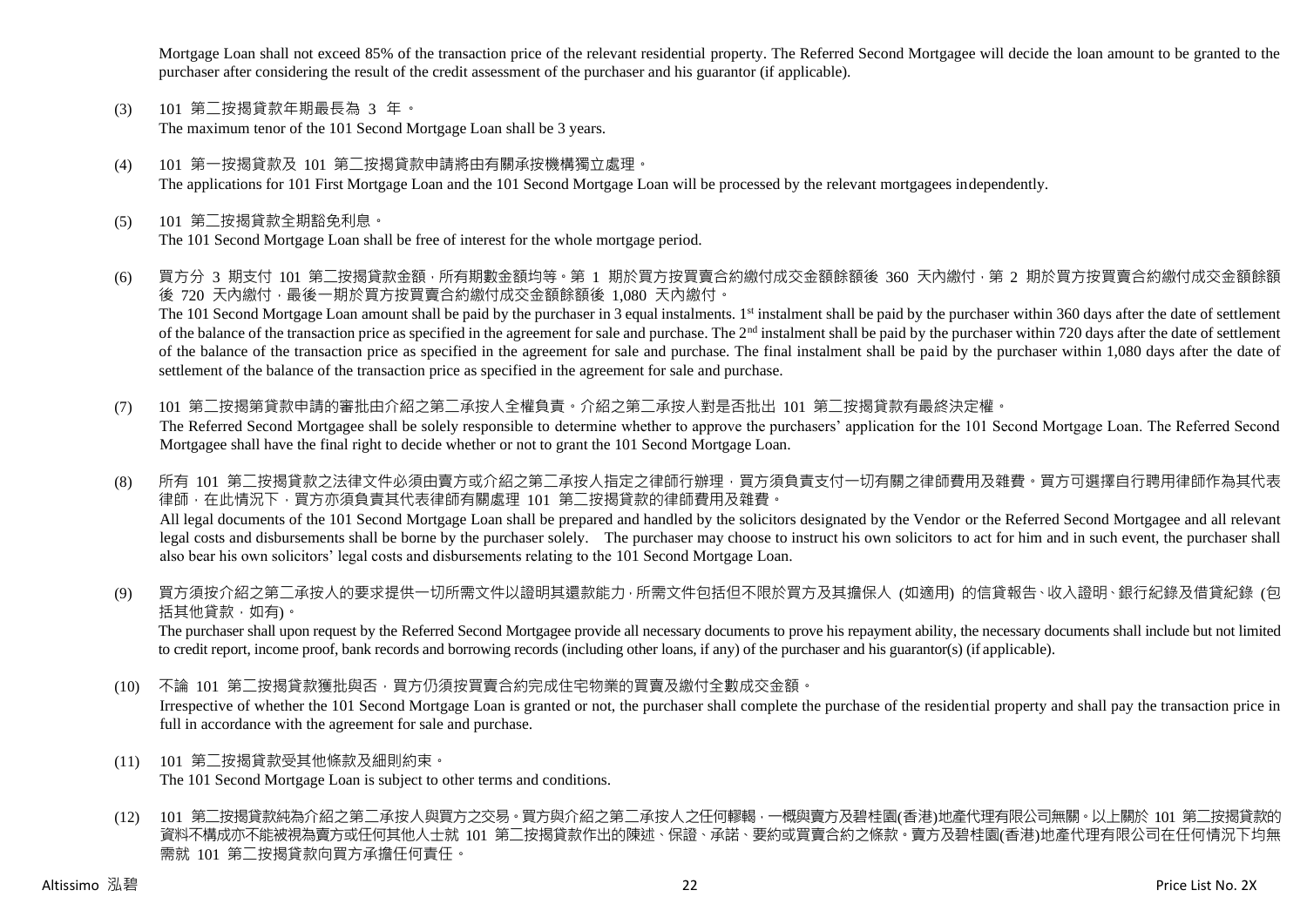The 101 Second Mortgage Loan is a transaction between the Referred Second Mortgagee and the purchaser only. The Vendor and Country Garden (Hong Kong) Property Agency Limited shall not be involved in any dispute between the purchaser and the Referred Second Mortgagee. The above information of the 101 Second Mortgage Loan shall not be regarded as any representation, guarantee, warranty offer or terms of the agreement for sale and purchase made by the Vendor or any other parties. Under no circumstance shall the Vendor and Country Garden (Hong Kong) Property Agency Limited be liable to the purchaser in respect of the 101 Second Mortgage Loan.

(j) 「成交金額 30% 第二按揭」 "Second Mortgage for 30% of the transaction price"

## **只適用於購買三房住宅物業,及選用第 (4)(i)(A5) 段或第 (4)(i)(A6) 段之付款計劃的買方。**

**Only applicable to purchasers of three-bedroom residential property(ies) and choosing payment plan under paragraph (4)(i)(A5) or (4)(i)(A6) .**

## **只適用於屬自然人的買方。**

**Only applicable to purchasers who are natural persons.**

買方可向賣方介紹之財務機構或賣方指定的其它公司 (「介紹之第二承按人」) 申請最高達成交額之 30% 之第二按揭貸款 (「第二按揭貸款」),基本條款如下:

The Purchaser may apply to the financial institution referred by the Vendor or any other company designated by the Vendor (the "Referred Second Mortgagee") for second mortgage with a maximum loan amount equivalent to 30% of the transaction price (the "Second Mortgage Loan"). The Second Mortgage Loan and its application are subject to the following terms and conditions:

- (1) 買方必須於付清成交金額餘款之日起計最少 60 日前以指定的申請書向介紹之第二承按人申請第二按揭貸款。 The purchaser(s) shall by prescribed form apply to the Referred Second Mortgagee for Second Mortgage Loan not less than 60 days before the due date of payment of the balance of transaction price.
- (2) 如買方選用 (4)(i)(A5) 段或第 (4)(i)(A6) 段之付款計劃並申請第二按揭貸款,成交金額將會增加 2%,買方必須於申請時向賣方繳付 (a) 截至申請日期當日按照買賣合 約訂明及按新成交金額計算之應付部份與 (b) 原來成交金額已付部份之差額為免存疑,更改後之成交金額將以進位到最接近的千位數計算。買方亦須就此簽立一份有關住 宅物業之補充合約以更改成交金額及支付條款,有關之律師費用及雜費概由買方負責。 If payment plan under paragraph  $(4)(i)(A5)$  or  $(4)(i)(A6)$  is opted by the purchaser and the purchaser applies for the Second Mortgage Loan, the transaction price shall be increased by 2% and the difference between (a) amount payable under the ASP calculated by reference to the new transaction price as at the date of application and (b) amount of original transaction price paid by the purchaser shall be payable by the purchaser to the Vendor upon application. For avoidance of doubt, the new transaction price will be rounded up to the nearest thousand. The purchaser shall also sign a supplemental agreement in respect of the residential property to vary the transaction price and the terms of payment, all relevant legal costs and disbursements of which shall be borne by the purchaser solely.
- (3) 如買方申請第二按揭貸款後,最終並無動用第二按揭貸款,買方將可獲得相等於原來成交金額2%的成交金額回贈,成交金額回贈將會於成交時直接用於支付部份成交金額 餘款。

If, after applying for the Second Mortgage Loan, the Purchaser eventually does not utilize the Second Mortgage Loan, the Purchaser will be entitled to a transaction price rebate equivalent to 2% of the original transaction price, which will be directly applied towards settlement of part of the balance of transaction price upon completion.

(4) 買方須依照介紹之第二承按人之要求提供足夠之入息證明文件。

The purchaser shall provide sufficient proof of income in accordance with the requirements of the Referred Second Mortgagee.

- (5) 第二按揭貸款年期最長為 25 年或與第一按揭貸款同等年期,以較短者為準 The maximum tenor of Second Mortgage Loan shall be 25 years or the same tenor of first mortgage loan, whichever is the shorter.
- (6) 第二按揭貸款首 24 個月之年利率以介紹之第二承按人引用之最優惠利率 (P) 減 2.75% (P 2.75%) 計算。其後的年利率以最優惠利率 (P) 加 2% (P + 2%) 計算。 P 為 浮動利率,於本價單日期 P 為每年 5.375%。最終按揭利率以介紹之第二承按人審批結果而定,賣方並無就其作出,亦不得被視為就其作出任何不論明示或隱含之陳述、 承諾或保證。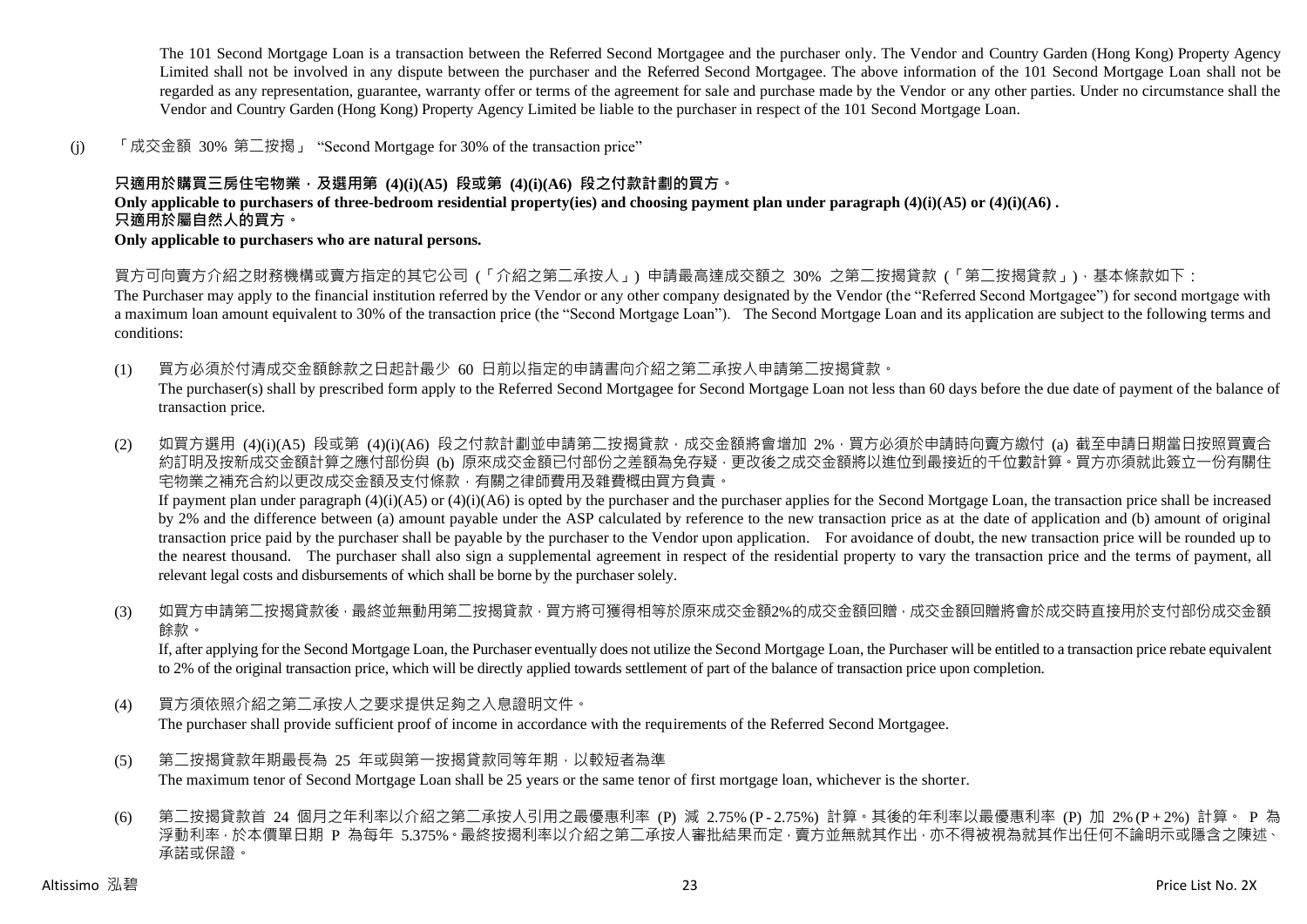The interest rate of the first 24 months of the Second Mortgage Loan shall be Prime Rate (P) quoted by the Referred Second Mortgagee minus 2.75% (P - 2.75%). The interest rate for the rest of the term of the Second Mortgage shall be Prime Rate (P) plus 2%  $(P + 2\%)$ . P is subject to fluctuation. P as at the date of this price list is 5.375% per annum. The final mortgage rate will be subject to final approval by the Referred Second Mortgagee. No representation, undertaking or warranty, whether express or implied, is given, or shall be deemed to have been given by the Vendor in respect thereof.

- (7) 第二按揭貸款最高金額為成交金額的 30%,惟第一按揭貸款及第二按揭貸款總金額不可超過成交金額或有關住宅物業的估價 (以較低者為準) 的 80%。 The maximum Second Mortgage Loan amount shall be 30% of the transaction price, but the total amount of the first mortgage loan and the Second Mortgage Loan together shall not exceed 80% of the transaction price or the valuation of the relevant residential property, whichever is the lower.
- (8) 第一按揭貸款銀行須為介紹之第二承按人所指定之銀行,買方並須首先得到該銀行書面同意辦理第二按揭貸款。 The first mortgagee bank shall be one which is nominated by the Referred Second Mortgagee. The purchaser(s) shall obtain the prior written consent from the first mortgagee bank for the application of Second Mortgage Loan.
- (9) 第一按揭貸款及第二按揭貸款申請將由有關承按機構獨立處理。

The applications for first mortgage loan and the Second Mortgage Loan will be processed by the relevant mortgagees independently.

- (10) 所有第二按揭貸款及其相關擔保之法律文件必須由介紹之第二承按人指定律師行辦理,買方及其擔保人 (如有) 須支付所有第二按揭貸款及其擔保相關之律師費及雜費。 All legal documents of the Second Mortgage Loan and its related guarantee shall be handled by the solicitors designated by the Referred Second Mortgagee and all legal costs and disbursement relating thereto shall be borne by the purchaser(s) and his/her/their guarantor(s) (if any).
- (11) 第二按揭貸款批出與否及其條款,介紹之第二承按人有最終決定權,其決定與賣方無關,賣方亦無需為此負責。不論貸款獲批與否,買方仍須按正式合約完成交易及 付 清成交金額餘款。

The approval or disapproval of the Second Mortgage Loan and terms thereof are subject to the final decision of the Referred Second Mortgagee. The decision is not related to the vendor and the vendor shall not be responsible therefor. Regardless the loan is granted or not, the purchaser(s) shall complete the sale and purchase in accordance with the ASP and pay the balance of the transaction price.

(12) 第二按揭貸款受其他條款及細則約束。

The Second Mortgage Loan is subject to other terms and conditions.

(13) 第二按揭貸款純為介紹之第二承按人與買方之交易。買方與介紹之第二承按人之任何轇輵,一概與賣方及碧桂園(香港)地產代理有限公司無關。以上關於第二按揭貸款的資料不構成 亦不能被視為賣方或任何其他人士就第二按揭貸款作出的陳述、保證、承諾、要約或買賣合約之條款。賣方及碧桂園(香港)地產代理有限公司在任何情況下均無需就第二按揭貸 款向買方承擔任何責任。

The Second Mortgage Loan is a transaction between the Referred Second Mortgagee and the purchaser only. The Vendor and Country Garden (Hong Kong) Property Agency Limited shall not be involved in any dispute between the purchaser and the Referred Second Mortgagee. The above information of the Second Mortgage Loan shall not be regarded as any representation, guarantee, warranty offer or terms of the agreement for sale and purchase made by the Vendor or any other parties. Under no circumstance shall the Vendor and Country Garden (Hong Kong) Property Agency Limited be liable to the purchaser in respect of the Second Mortgage Loan.

(k) 車位回贈優惠 "Carparking Space Rebate Benefit"

如買方簽署臨時合約以購買下表所列任何一個住宅物業 ( 不論列於本價單或任何其他價單內 ) 並同時購買下表所列發展項目的住客停車位 (各稱「住客停車位」), 上述買方 將於該住宅物業及該住客停車位成交後可享有共值港幣400,000元之現金回贈,現金回贈為期5年並以每一年港幣80,000元發放。首期現金回贈將於該住宅物業及該住客停車位 成交後滿一年後發放。

Where a purchaser purchases any of the residential properties listed below (whether included in this price list or any other price lists) and sign the PASP thereof, and purchases the residential parking space(s) (each of which a "Residential Parking Space") listed below as the same time, the said purchaser shall be entitled to cash rebate of total HK\$400,000 after completion of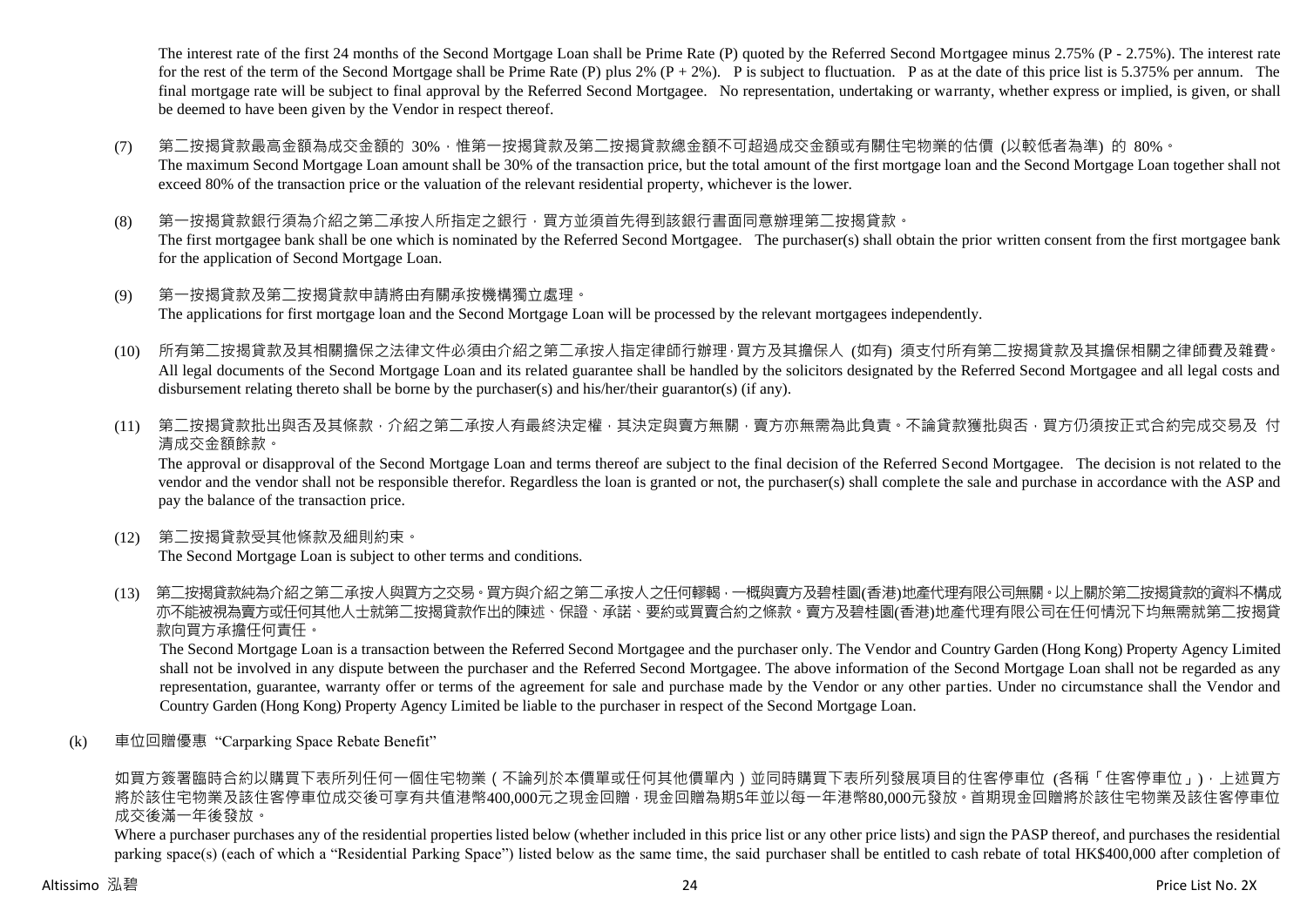sale and purchase of the residential property and Residential Parking Space(s) concerned. The cash rebate will be paid in five (5) years, with each annual payment of HK\$80,000. The first cash rebate payment will be made after expiration of one (1) year after completion of sale and purchase of the residential property and Residential Parking Space(s) concerned.

#### 若買方購買多於一個下表所列的住宅物業 (不論透過一份或多於一份臨時合約),買方最多可認購等同於買方所購買的住宅物業之數目之住客停車位。

Where a purchaser purchases more than one (1) residential property list below (whether through one (1) or more than one (1) PASP), the maximum number of Residential Parking Space(s) that the purchaser may purchase shall be equal to the number of residential properties so purchased.

賣方將在收妥並核實有關資料後,將車位回贈優惠現金回贈以支票形式支付買方,或按賣方認為適合的其他方式回贈予買方。可供認購的住客停車位的售價及銷售詳情將由 賣方全權酌情決定。倘若上述買方未有於該特定的時限內作出申請及/或簽署相關住客停車位的臨時買賣合約,上述買方將被視為放棄本優惠論。本優惠僅屬於有關買方,並 僅供該買方享用及獲得。此「車位回贈優惠」不得轉讓,亦不可轉移,及不可兌現為任何其他優惠。

Upon receipt and verification of relevant information by the vendor, the vendor will pay the cash rebate to the purchaser by way of cheque(s) or other means as the vendor thinks fit. Price and sales arrangements in relation to the available Residential Parking Spaces shall be decided by the vendor at its absolute discretion. If the said purchaser fails to make an application and/or sign the preliminary agreement(s) for sale and purchase of the Residential Parking Space(s) concerned within such prescribed time limit, he/she will be deemed to have given up this benefit. This benefit is personal to the relevant purchaser and shall only be enjoyed and entitled by the said purchaser. This "Carparking Space Rebate Benefit" is non-assignable and non-transferable and cannot be redeemed for any other benefit.

#### 此優惠受相關交易文件中的條款及條件約束。

This benefit is subject to the terms and conditions of the relevant transaction document(s).

| 大廈名稱 Block Name | 樓層 Floor                                                                                                                  | 單位 Unit |  |  |  |  |  |
|-----------------|---------------------------------------------------------------------------------------------------------------------------|---------|--|--|--|--|--|
| 第1座 Tower 1     |                                                                                                                           |         |  |  |  |  |  |
|                 |                                                                                                                           | Н       |  |  |  |  |  |
| 第3座 Tower 3     |                                                                                                                           | A, C    |  |  |  |  |  |
| 住客停車位           | P52, P53, P55, P56, P57, P58, P106, P107, P109, P110, P119,<br>P120, P121, P122, P159, P160, P161, P172, P173, P175, P178 |         |  |  |  |  |  |

#### (m) 泓碧印花稅優惠 "Altissimo Stamp Duty Benefit"

**只適用於選用第(4)(i)(A8)段或(4)(i)(A9) 段之付款計劃的買方。Only applicable to payment plan under paragraphs (4)(i)(A8) or (4)(i)(A9).**

選擇「泓碧印花稅優惠」之買方,不能享用 (4)(ii)(j) 所述之「5年管理費減免」優惠。 The purchasers who have selected the "Altissimo Stamp Duty Benefit" shall not be entitled to enjoy the "5-Years Management Fee Subsidy" Discount set out in (4)(ii)(j).

買方可享有以下其中一項優惠 (買方必須於簽署臨時買賣合約前揀選以下 (1) 或 (2) 其中一項優惠):

The purchasers shall be entitled to enjoy either one of the benefits set out in (1) or (2) below (the Purchaser must decide which one of the benefits he selects before the signing of the preliminary agreement for sale and purchase):

(1) 泓碧10%印花稅優惠 Altissimo 10% Stamp Duty Benefit

選用第(4)(i)(A8)段之付款計劃及選擇「泓碧10%印花稅優惠」之買方,不能享用(4)(ii)(c)所述之「限時置業售價折扣」、(4)(ii)(j)所述之「5年管理費減免」優惠及(4)(iii)(m)(2) 所述之「泓碧 3.75%印花稅優惠及 3.25%現金回贈優惠」。 The purchasers who have selected the payment plan under paragraphs (4)(i)(A8) and "Altissimo 10% Stamp Duty Benefit" shall not be entitled to enjoy the "First Home Purchase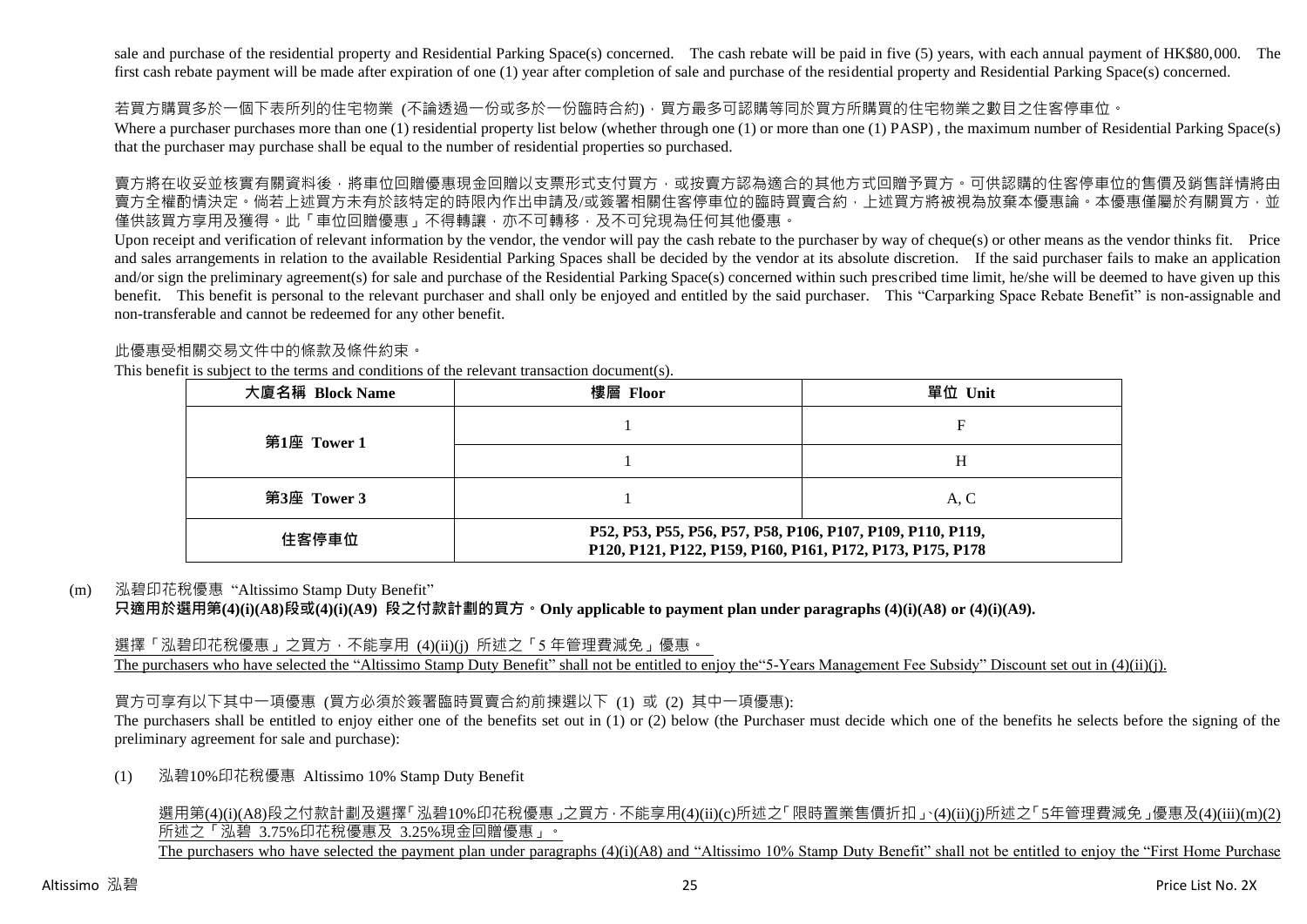Price Discount" set out in (4)(ii)(c), the "5-Years Management Fee Subsidy" Discount set out in (4)(ii)(j) and the "Altissimo 3.75% Stamp Duty Benefit and 3.25% Cash Rebate Benefit" set out in  $(4)(iii)(m)(2)$ .

選用第(4)(i)(A9)段之付款計劃及選擇「泓碧 10%印花稅優惠」之買方,不能享用(4)(ii)(c)所述之「限時置業售價折扣」、(4)(ii)(g)所述之「Countrygardenhk" Instagram 帳 戶跟隨優惠」、(4)(ii)(j)所述之「5 年管理費減免」優惠、(4)(ii)(m) 所述之「入伙傢私補貼」優惠及 (4)(iii)(m)(2)所述之「泓碧 3.75%印花稅優惠及 3.25%現金回贈優 惠」。

The purchasers who have selected the payment plan under paragraphs (4)(i)(A9) and "Altissimo 10% Stamp Duty Benefit" shall not be entitled to enjoy the "First Home Purchase Price Discount" set out in (4)(ii)(c), the "Countrygardenhk" Instagram Account Follows' Discount set out in (4)(ii)(g), the "5-Years Management Fee Subsidy" Discount set out in  $(4)(ii)(i)$ , the "New Home Furniture Subsidy" Benefit set out in  $(4)(ii)(m)$  and the "Altissimo 3.75% Stamp Duty Benefit and 3.25% Cash Rebate Benefit" set out in  $(4)(iii)(m)(2)$ .

受限於相關交易文件條款及條件 (包括但不限於買方須依照臨時買賣合約及買賣合約訂定的日期付清每一期訂金、部份成交金額及成交金額餘款^),賣方會代買方繳付 所購買的指明住宅物業之買賣合約所須繳付的從價印花稅。賣方代買方繳付的從價印花稅款額上限為成交金額的10%,超出上限的從價印花稅款額 (如有),由買方自 行承擔。若買方簽署臨時買賣合約時擁有其他任何香港住宅物業 (「原物業」) · 並於其後售出原物業並向印花稅署申請退還部分從價印花稅 · 買方不須將退還稅項任 何部份支付賣方。如因任何原因未能完成指明住宅物業之買賣或買賣合約因任何原因被取消或中止,自印花稅署發還之由賣方繳付的從價印花稅將須退還予賣方。 Subject to the terms and conditions of the relevant transaction documents (including without limitation that the Purchaser shall settle each of the deposit(s), part payment(s) of the Transaction Price and the balance of the Transaction Price^ according to the respective dates stipulated in the preliminary agreement for sale and purchase and the agreement for sale and purchase), the Vendor will pay the ad valorem stamp duty payable by the Purchaser in respect of the agreement for sale and purchase of the specified residential property. The amount of the ad valorem stamp duty to be paid by the Vendor on behalf of the Purchaser shall be capped at 10% of the Transaction Price, and the excess amount of the ad valorem stamp duty (if any) shall be borne by the Purchaser. Where the Purchaser owns any other residential property in Hong Kong (the "original property") at the time of his signing of the preliminary agreement for sale and purchase and subsequently sells the original property and then applies to the Stamp Office for refund of part of the ad valorem stamp duty paid, the Purchaser is not required to reimburse any part of the refund to the Vendor. If the sale and purchase of the specified residential property cannot be completed for any reason, or the agreement for sale and purchase is cancelled or terminated for any reason, the ad valorem stamp duty paid by the Vendor and refunded from the Stamp Office shall be returned to the Vendor.

或 or

(2) 泓碧 3.75%印花稅優惠及3.25%現金回贈優惠 Altissimo 3.75% Stamp Duty Benefit and 3.25% Cash Rebate Benefit

選用第(4)(i)(A8)段之付款計劃及選擇「泓碧3.75%印花稅優惠及3.25%現金回贈優惠」之買方,不能享用(4)(ii)(i)所述之「5年管理費減免」優惠及(4)(iii)(m)(1)所述之「泓 碧 10% 印花稅優惠」。

The purchasers who have selected the payment plan under paragraphs (4)(i)(A8) and "Altissimo 3.75% Stamp Duty Benefit and 3.25% Cash Rebate Benefit" shall not be entitled to enjoy the "5-Years Management Fee Subsidy" Discount set out in (4)(ii)(j) and the "Altissimo 10% Stamp Duty Benefit" set out in (4)(iii)(m)(1).

選用第(4)(i)(A9)段之付款計劃及選擇「泓碧3.75%印花稅優惠及3.25%現金回贈優惠」之買方,不能享用(4)(ii)(g)所述之「Countrygardenhk"Instagram帳戶跟隨優惠」 (4)(ii)(j) 所述之「5年管理費減免」優惠、(4)(ii)(m) 所述之「入伙傢私補貼」優惠及 (4)(iii)(m)(1) 所述之「泓碧10%印花稅優惠」。

The purchasers who have selected the payment plan under paragraphs (4)(i)(A9) and "Altissimo 3.75% Stamp Duty Benefit and 3.25% Cash Rebate Benefit" shall not be entitled to enjoy the "Countrygardenhk" Instagram Account Follows' Discount set out in  $(4)(ii)(g)$ , the "5-Years Management Fee Subsidy" Discount set out in  $(4)(ii)(i)$ , the "New Home Furniture Subsidy" Benefit set out in (4)(ii)(m) and the "Altissimo 10% Stamp Duty Benefit" set out in (4)(iii)(m)(1).

受限於相關交易文件條款及條件 (包括但不限於買方須依照臨時買賣合約及買賣合約訂定的日期付清每一期訂金、部份成交金額及成交金額餘款^),賣方會代買方繳付 所購買的指明住宅物業之買賣合約所須繳付的從價印花稅。賣方代買方繳付的從價印花稅款額上限為成交金額的 3.75%, 超出上限的從價印花稅款額 (如有), 由買方 自行承擔。若買方簽署臨時買賣合約時擁有其他任何香港住宅物業(「原物業」),並於其後售出原物業並向印花稅署申請退還部分從價印花稅,胃方不須將退還稅項任 何部份支付賣方。如因任何原因未能完成指明住宅物業之買賣,或買賣合約因任何原因被取消或中止,自印花稅署發還之由賣方繳付的從價印花稅將須退還予賣方。 Subject to the terms and conditions of the relevant transaction documents (including without limitation that the Purchaser shall settle each of the deposit(s), part payment(s) of the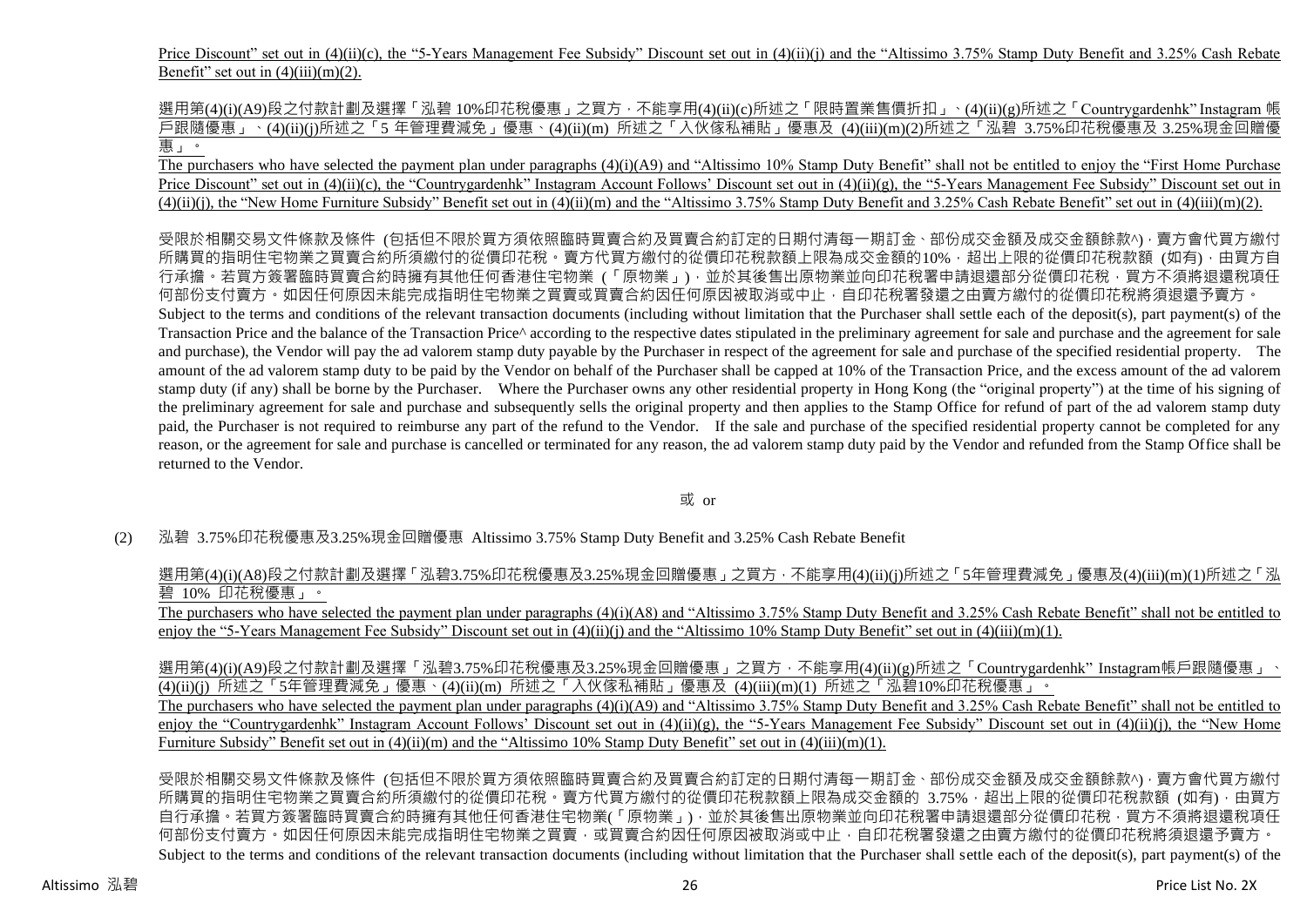Transaction Price and the balance of the Transaction Price^ according to the respective dates stipulated in the preliminary agreement for sale and purchase and the agreement for sale and purchase), the Vendor will pay the ad valorem stamp duty payable by the Purchaser in respect of the agreement for sale and purchase of the specified residential property. The amount of the ad valorem stamp duty payable by the Vendor on behalf of the Purchaser shall be capped at 3.75% of the Transaction Price, and the excess amount of the ad valorem stamp duty (if any) shall be borne by the Purchaser. Where the Purchaser owns any other residential property in Hong Kong (the "original property") at the time of his signing of the preliminary agreement for sale and purchase and subsequently sells the original property and then applies to the Stamp Office for refund of part of the ad valorem stamp duty paid, the Purchaser is not required to reimbuse any part of the refund to the Vendor. If the sale and purchase of the specified residential property cannot be completed for any reason, or the agreement for sale and purchase is cancelled or terminated for any reason, the ad valorem stamp duty paid by the Vendor and refunded from the Stamp Office shall be returned to the Vendor.

#### 受限於相關交易文件條款及條件,除以上印花稅優惠外,買方亦可獲賣方提供相等於成交金額 3.25% 的現金回贈。

Subject to the terms and conditions of the relevant transaction documents, a cash rebate of 3.25% of the Transaction Price will be provided to the Purchaser in addition to the above Stamp Duty Benefit.

買方須於完成買賣及接收指明住宅物業後14日內填妥、簽署並向賣方遞交有關「泓碧 3.75% 印花稅優惠及3.25%現金回贈優惠」的附函所附之申請書, 申請現金回贈 優惠 。如買方符合取得現金回贈的條件 · 賣方會在收到買方填妥及簽署的申請書並核實相關資料後 30 日内 · 將現金回贈存入買方於香港持牌銀行開立之戶口 (或以其 他由賣方決定的方式支付)。

The Purchaser shall apply to the Vendor for the Cash Rebate by completing, signing and submitting an application form enclosed to the Side Letter (regarding "Altissimo 3.75% Stamp Duty Benefit and 3.25% Cash Rebate Benefit") within 14 days after completion of sale and purchase and entering into possession of the specified residential property. If the Purchaser is eligible to the Cash Rebate, the Vendor will deposit the Cash Rebate directly into the Purchaser's bank account maintained with a licenced bank in Hong Kong (or in any other manner as the Vendor may decide) within 30 days after receiving the duly completed and signed application form and verifying the relevant information.

- ^ 以賣方代表律師實際收到款項日期計算。
- $\land$  the actual date of payment(s) received by the Vendor's solicitors shall be considered as the date of settlement of payment by the Purchaser.

## (iv) **誰人負責支付買賣該發展項目中的指明住宅物業的有關律師費及印花稅**

**Who is liable to pay the solicitors' fees and stamp duty in connection with the sale and purchase of a specified residential property in the Development**

(a) 如買方選用賣方代表律師處理買賣合約、按揭及轉讓契,賣方同意支付買賣合約及轉讓契兩項法律文件之律師費用。如買方選擇另聘代表律師處理買賣合約、按揭及轉 讓契,買方及賣方須各自負責有關買賣合約及轉讓契兩項法律文件之律師費用。

If the purchaser appoints the vendor's solicitors to handle the agreement for sale and purchase, mortgage and assignment, the vendor agrees to bear the legal cost of the agreement for sale and purchase and the assignment. If the purchaser chooses to instruct his own solicitors to handle the agreement for sale and purchase, mortgage or assignment, each of the vendor and purchaser shall pay his own solicitors' legal fees in respect of the agreement for sale and purchase and the assignment.

(b) 買方須支付一概有關臨時買賣合約、買賣合約及轉讓契的印花稅(包括但不限於任何買方提名書或轉售(如有)的印花稅、額外印花稅、買家印花稅及任何與過期繳付任何 印花稅有關的罰款、利息及附加費等)。

All stamp duties on the preliminary agreement for sale and purchase, the agreement for sale and purchase and the assignment (including without limitation any stamp duty on, if any, nomination or sub-sale, any special stamp duty, any buyer's stamp duty and any penalty, interest and surcharge, etc. for late payment of any stamp duty) will be borne by the purchaser.

#### (v) **買方須爲就買賣該發展項目中的指明住宅物業簽立任何文件而支付的費用**

**Any charges that are payable by a purchaser for execution of any document in relation to the sale and purchase of a specified residential property in the Development**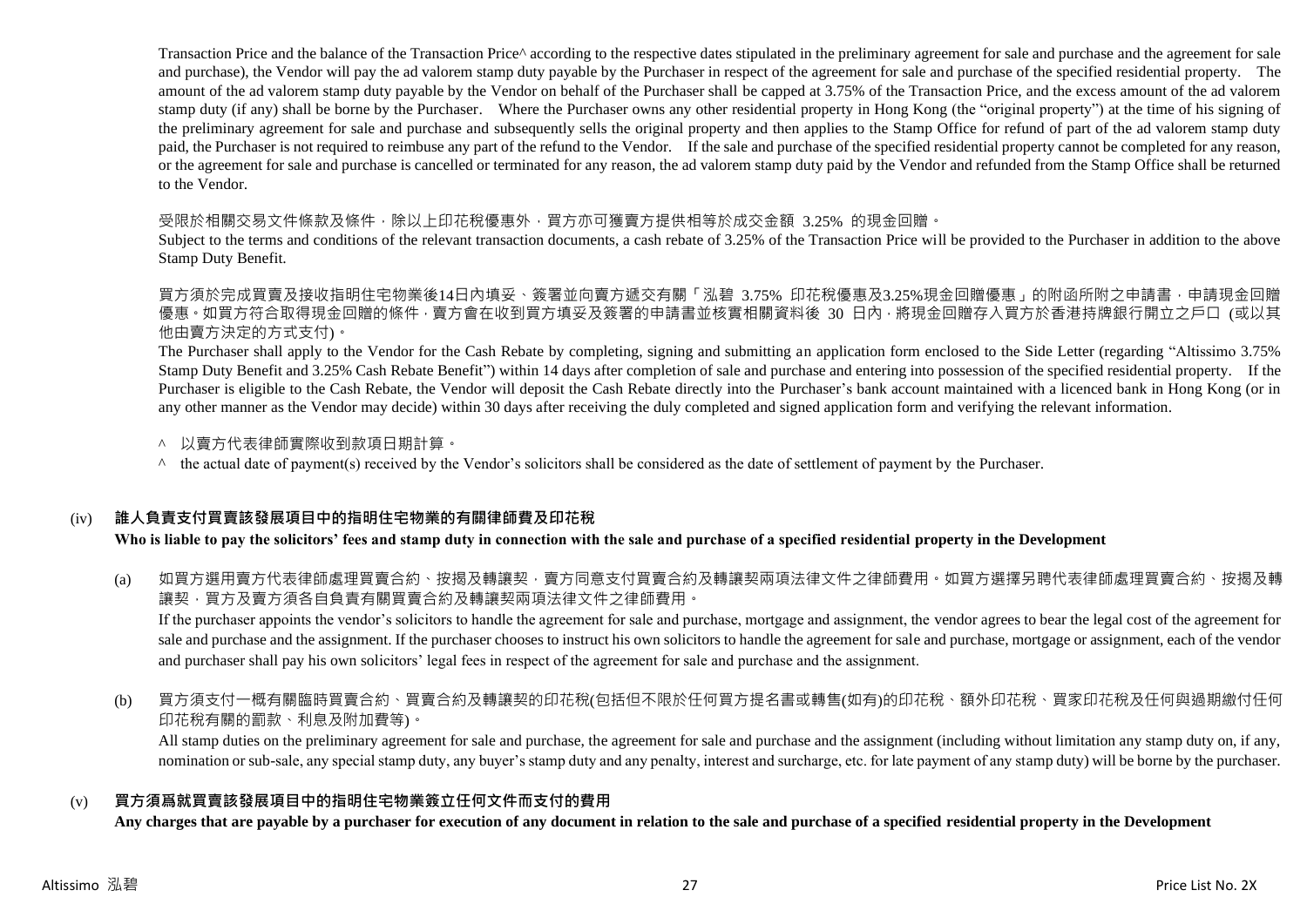有關其他法律文件之律師費如:附加合約、買方提名書、有關樓宇交易之批地文件、大廈公契及其他樓契之核證費、查冊費、註冊費、圖則費及其他實際支出等等,均由買 方負責,一切有關按揭及其他費用均由買方負責。

All legal costs and charges in relation to other legal documents such as supplemental agreement, nomination, certifying fee for Government Lease, deed of mutual covenant and all other title documents, search fee, registration fee, plan fee and all other disbursements shall be borne by the purchaser. The purchase) shall also pay and bear the legal costs and disbursements in respect of any mortgage.

備註: 買方如因任何原因需更改支付條款,必須得賣方事先同意,並須向賣方繳付\$7,500 不可退還手續費及自付全部相關額外費用。

Remark: If a Purchaser would like to change the payment terms for whatever reasons, the prior consent of the Vendor must be obtained and a non-refundable administrative fee of \$7,500 shall be payable by the Purchaser to the Vendor and the Purchaser shall bear all related extra expenses.

#### **賣方已委任地產代理在發展項目中的指明住宅物業的出售過程中行事:**

**The vendor has appointed estate agents to act in the sale of any specified residential property in the Development:**

賣方委任的代理: Agents appointed by the vendor:

中原地產代理有限公司 Centaline Property Agency Limited

美聯物業代理有限公司 Midland Realty International Limited

利嘉閣地產有限公司 Ricacorp Properties Limited

香港置業(地產代理)有限公司 Hong Kong Property Services (Agency) Limited

世紀 21 集團有限公司及旗下特許經營商 Century 21 Group Limited and Franchisees

香港地產代理商總會有限公司及其特許會員 Hong Kong Real Estate Agencies General Association Limited and Chartered Members

迎富地產代理有限公司 Easywin Property Agency Limited

富滙地產代理有限公司 Regence Property Limited

請注意:任何人可委任任何地產代理在購買該項目中的指明住宅物業的過程中行事,但亦可以不委任任何地產代理。

Please note that a person may appoint any estate agent to act in the purchase of any specified residential property in the Development. Also, that person does not necessarily have to appoint any estate agent.